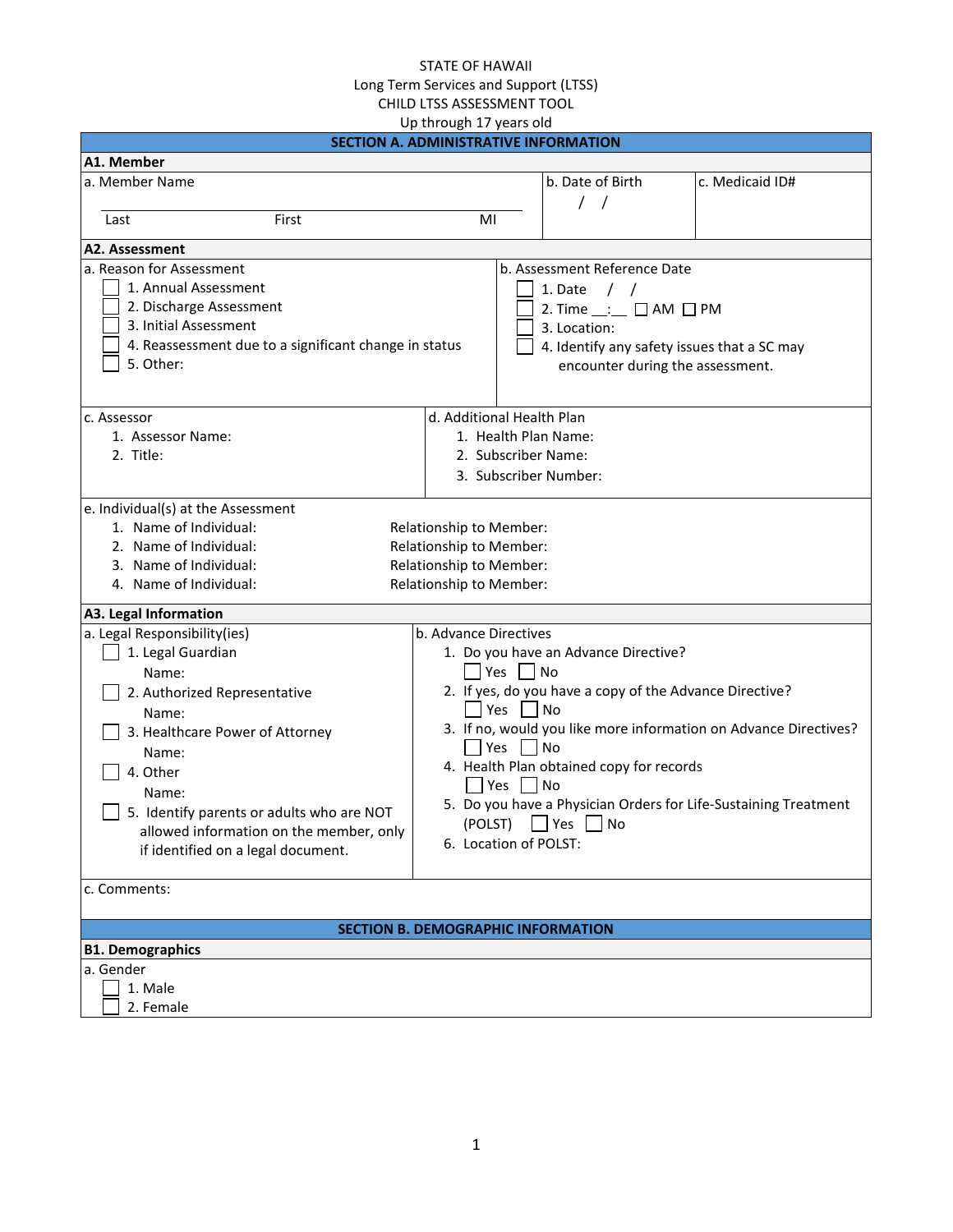| 1. African American<br>2. American Indian or Alaska Native<br>3. Asian<br>iv. Indian<br>Cambodian<br>vii. Laotian<br>ii. Chinese<br>viii. Vietnamese<br>v. Japanese<br>iii. Filipino<br>vi. Korean<br>ix. Other<br>4. Caucasian<br>5. Hispanic or Latino<br>6. Native Hawaiian or other Pacific Islander<br><b>Federated State of Micronesia</b><br>v. Samoan<br>ii. Native Hawaiian<br>vii. Tongan<br>vii. Other<br>iii. Palauan<br>iv. Marshallese<br>7. Other:<br><b>B2. Communication</b><br>1. Verbal<br>3. Written<br>5. Other:<br>a. Primary Means of Communication<br>2. Non Verbal<br>4. American Sign Language<br>b. Primary Spoken Language<br>c. Interpretation<br>13. Spanish<br>1. Do you need an interpreter?<br>1. English<br>7. Japanese<br>2. Chinese (Cantonese)<br>8. Korean<br>14. Tagalog<br>Yes<br>No<br>3. Chinese (Mandarin)<br>9. Laotian<br>15. Tongan<br>4. Chuukese<br>10. Marshallese<br>16. Vietnamese<br>5. Hawaiian<br>11. Palauan<br>17. Visayan<br>12. Samoan<br>18. Other:<br>6. Ilocano<br>e. Translation<br>d. Primary Written Language<br>1. English<br>15. Spanish<br>8. Japanese<br>1. Do you need a translator?<br>2. Braille<br>9. Korean<br>16. Tagalog<br>Yes $\vert$<br>No<br>3. Chinese (Cantonese)<br>10. Laotian<br>17. Tongan<br>4. Chinese (Mandarin)<br>11. Large Format<br>18. Vietnamese<br>Chuukese<br>12. Marshallese<br>19. Visayan<br>5.<br>20. Other:<br>6. Hawaiian<br>13. Palauan<br>14. Samoan<br>7. Ilocano<br>f. Education<br>g. Other Assistive Communication Device(s)<br>1. Other Assistive Communication Device(s):<br>1. Education Level:<br>h. Comments:<br><b>B3. Residence and Living Arrangements</b><br>a. Residence<br>1. Own Private house/apartment<br>6. Rehabilitation hospital/unit<br>2. Rent Private house/apartment/room<br>7. Psychiatric hospital/unit<br>3. Houseless (with or without shelter)<br>8. Acute care hospital<br>9. Other:<br>4. Foster Home<br>5. Nursing Facility (NF)<br>b. Living Arrangements<br>1. With parent(s)/guardian(s)<br>4. With non-relative(s)<br>2. With sibling(s)<br>5. Other:<br>3. With other relative(s)<br>c. Comments:<br><b>SECTION. C MEDICAL INFORMATION</b> | b. Ethnicity |  |
|-------------------------------------------------------------------------------------------------------------------------------------------------------------------------------------------------------------------------------------------------------------------------------------------------------------------------------------------------------------------------------------------------------------------------------------------------------------------------------------------------------------------------------------------------------------------------------------------------------------------------------------------------------------------------------------------------------------------------------------------------------------------------------------------------------------------------------------------------------------------------------------------------------------------------------------------------------------------------------------------------------------------------------------------------------------------------------------------------------------------------------------------------------------------------------------------------------------------------------------------------------------------------------------------------------------------------------------------------------------------------------------------------------------------------------------------------------------------------------------------------------------------------------------------------------------------------------------------------------------------------------------------------------------------------------------------------------------------------------------------------------------------------------------------------------------------------------------------------------------------------------------------------------------------------------------------------------------------------------------------------------------------------------------------------------------------------------------------------------------------------------------------------------------------------------------------|--------------|--|
|                                                                                                                                                                                                                                                                                                                                                                                                                                                                                                                                                                                                                                                                                                                                                                                                                                                                                                                                                                                                                                                                                                                                                                                                                                                                                                                                                                                                                                                                                                                                                                                                                                                                                                                                                                                                                                                                                                                                                                                                                                                                                                                                                                                           |              |  |
|                                                                                                                                                                                                                                                                                                                                                                                                                                                                                                                                                                                                                                                                                                                                                                                                                                                                                                                                                                                                                                                                                                                                                                                                                                                                                                                                                                                                                                                                                                                                                                                                                                                                                                                                                                                                                                                                                                                                                                                                                                                                                                                                                                                           |              |  |
|                                                                                                                                                                                                                                                                                                                                                                                                                                                                                                                                                                                                                                                                                                                                                                                                                                                                                                                                                                                                                                                                                                                                                                                                                                                                                                                                                                                                                                                                                                                                                                                                                                                                                                                                                                                                                                                                                                                                                                                                                                                                                                                                                                                           |              |  |
|                                                                                                                                                                                                                                                                                                                                                                                                                                                                                                                                                                                                                                                                                                                                                                                                                                                                                                                                                                                                                                                                                                                                                                                                                                                                                                                                                                                                                                                                                                                                                                                                                                                                                                                                                                                                                                                                                                                                                                                                                                                                                                                                                                                           |              |  |
|                                                                                                                                                                                                                                                                                                                                                                                                                                                                                                                                                                                                                                                                                                                                                                                                                                                                                                                                                                                                                                                                                                                                                                                                                                                                                                                                                                                                                                                                                                                                                                                                                                                                                                                                                                                                                                                                                                                                                                                                                                                                                                                                                                                           |              |  |
|                                                                                                                                                                                                                                                                                                                                                                                                                                                                                                                                                                                                                                                                                                                                                                                                                                                                                                                                                                                                                                                                                                                                                                                                                                                                                                                                                                                                                                                                                                                                                                                                                                                                                                                                                                                                                                                                                                                                                                                                                                                                                                                                                                                           |              |  |
|                                                                                                                                                                                                                                                                                                                                                                                                                                                                                                                                                                                                                                                                                                                                                                                                                                                                                                                                                                                                                                                                                                                                                                                                                                                                                                                                                                                                                                                                                                                                                                                                                                                                                                                                                                                                                                                                                                                                                                                                                                                                                                                                                                                           |              |  |
|                                                                                                                                                                                                                                                                                                                                                                                                                                                                                                                                                                                                                                                                                                                                                                                                                                                                                                                                                                                                                                                                                                                                                                                                                                                                                                                                                                                                                                                                                                                                                                                                                                                                                                                                                                                                                                                                                                                                                                                                                                                                                                                                                                                           |              |  |
|                                                                                                                                                                                                                                                                                                                                                                                                                                                                                                                                                                                                                                                                                                                                                                                                                                                                                                                                                                                                                                                                                                                                                                                                                                                                                                                                                                                                                                                                                                                                                                                                                                                                                                                                                                                                                                                                                                                                                                                                                                                                                                                                                                                           |              |  |
|                                                                                                                                                                                                                                                                                                                                                                                                                                                                                                                                                                                                                                                                                                                                                                                                                                                                                                                                                                                                                                                                                                                                                                                                                                                                                                                                                                                                                                                                                                                                                                                                                                                                                                                                                                                                                                                                                                                                                                                                                                                                                                                                                                                           |              |  |
|                                                                                                                                                                                                                                                                                                                                                                                                                                                                                                                                                                                                                                                                                                                                                                                                                                                                                                                                                                                                                                                                                                                                                                                                                                                                                                                                                                                                                                                                                                                                                                                                                                                                                                                                                                                                                                                                                                                                                                                                                                                                                                                                                                                           |              |  |
|                                                                                                                                                                                                                                                                                                                                                                                                                                                                                                                                                                                                                                                                                                                                                                                                                                                                                                                                                                                                                                                                                                                                                                                                                                                                                                                                                                                                                                                                                                                                                                                                                                                                                                                                                                                                                                                                                                                                                                                                                                                                                                                                                                                           |              |  |
|                                                                                                                                                                                                                                                                                                                                                                                                                                                                                                                                                                                                                                                                                                                                                                                                                                                                                                                                                                                                                                                                                                                                                                                                                                                                                                                                                                                                                                                                                                                                                                                                                                                                                                                                                                                                                                                                                                                                                                                                                                                                                                                                                                                           |              |  |
|                                                                                                                                                                                                                                                                                                                                                                                                                                                                                                                                                                                                                                                                                                                                                                                                                                                                                                                                                                                                                                                                                                                                                                                                                                                                                                                                                                                                                                                                                                                                                                                                                                                                                                                                                                                                                                                                                                                                                                                                                                                                                                                                                                                           |              |  |
|                                                                                                                                                                                                                                                                                                                                                                                                                                                                                                                                                                                                                                                                                                                                                                                                                                                                                                                                                                                                                                                                                                                                                                                                                                                                                                                                                                                                                                                                                                                                                                                                                                                                                                                                                                                                                                                                                                                                                                                                                                                                                                                                                                                           |              |  |
|                                                                                                                                                                                                                                                                                                                                                                                                                                                                                                                                                                                                                                                                                                                                                                                                                                                                                                                                                                                                                                                                                                                                                                                                                                                                                                                                                                                                                                                                                                                                                                                                                                                                                                                                                                                                                                                                                                                                                                                                                                                                                                                                                                                           |              |  |
|                                                                                                                                                                                                                                                                                                                                                                                                                                                                                                                                                                                                                                                                                                                                                                                                                                                                                                                                                                                                                                                                                                                                                                                                                                                                                                                                                                                                                                                                                                                                                                                                                                                                                                                                                                                                                                                                                                                                                                                                                                                                                                                                                                                           |              |  |
|                                                                                                                                                                                                                                                                                                                                                                                                                                                                                                                                                                                                                                                                                                                                                                                                                                                                                                                                                                                                                                                                                                                                                                                                                                                                                                                                                                                                                                                                                                                                                                                                                                                                                                                                                                                                                                                                                                                                                                                                                                                                                                                                                                                           |              |  |
|                                                                                                                                                                                                                                                                                                                                                                                                                                                                                                                                                                                                                                                                                                                                                                                                                                                                                                                                                                                                                                                                                                                                                                                                                                                                                                                                                                                                                                                                                                                                                                                                                                                                                                                                                                                                                                                                                                                                                                                                                                                                                                                                                                                           |              |  |
|                                                                                                                                                                                                                                                                                                                                                                                                                                                                                                                                                                                                                                                                                                                                                                                                                                                                                                                                                                                                                                                                                                                                                                                                                                                                                                                                                                                                                                                                                                                                                                                                                                                                                                                                                                                                                                                                                                                                                                                                                                                                                                                                                                                           |              |  |
|                                                                                                                                                                                                                                                                                                                                                                                                                                                                                                                                                                                                                                                                                                                                                                                                                                                                                                                                                                                                                                                                                                                                                                                                                                                                                                                                                                                                                                                                                                                                                                                                                                                                                                                                                                                                                                                                                                                                                                                                                                                                                                                                                                                           |              |  |
|                                                                                                                                                                                                                                                                                                                                                                                                                                                                                                                                                                                                                                                                                                                                                                                                                                                                                                                                                                                                                                                                                                                                                                                                                                                                                                                                                                                                                                                                                                                                                                                                                                                                                                                                                                                                                                                                                                                                                                                                                                                                                                                                                                                           |              |  |
|                                                                                                                                                                                                                                                                                                                                                                                                                                                                                                                                                                                                                                                                                                                                                                                                                                                                                                                                                                                                                                                                                                                                                                                                                                                                                                                                                                                                                                                                                                                                                                                                                                                                                                                                                                                                                                                                                                                                                                                                                                                                                                                                                                                           |              |  |
|                                                                                                                                                                                                                                                                                                                                                                                                                                                                                                                                                                                                                                                                                                                                                                                                                                                                                                                                                                                                                                                                                                                                                                                                                                                                                                                                                                                                                                                                                                                                                                                                                                                                                                                                                                                                                                                                                                                                                                                                                                                                                                                                                                                           |              |  |
|                                                                                                                                                                                                                                                                                                                                                                                                                                                                                                                                                                                                                                                                                                                                                                                                                                                                                                                                                                                                                                                                                                                                                                                                                                                                                                                                                                                                                                                                                                                                                                                                                                                                                                                                                                                                                                                                                                                                                                                                                                                                                                                                                                                           |              |  |
|                                                                                                                                                                                                                                                                                                                                                                                                                                                                                                                                                                                                                                                                                                                                                                                                                                                                                                                                                                                                                                                                                                                                                                                                                                                                                                                                                                                                                                                                                                                                                                                                                                                                                                                                                                                                                                                                                                                                                                                                                                                                                                                                                                                           |              |  |
|                                                                                                                                                                                                                                                                                                                                                                                                                                                                                                                                                                                                                                                                                                                                                                                                                                                                                                                                                                                                                                                                                                                                                                                                                                                                                                                                                                                                                                                                                                                                                                                                                                                                                                                                                                                                                                                                                                                                                                                                                                                                                                                                                                                           |              |  |
|                                                                                                                                                                                                                                                                                                                                                                                                                                                                                                                                                                                                                                                                                                                                                                                                                                                                                                                                                                                                                                                                                                                                                                                                                                                                                                                                                                                                                                                                                                                                                                                                                                                                                                                                                                                                                                                                                                                                                                                                                                                                                                                                                                                           |              |  |
|                                                                                                                                                                                                                                                                                                                                                                                                                                                                                                                                                                                                                                                                                                                                                                                                                                                                                                                                                                                                                                                                                                                                                                                                                                                                                                                                                                                                                                                                                                                                                                                                                                                                                                                                                                                                                                                                                                                                                                                                                                                                                                                                                                                           |              |  |
|                                                                                                                                                                                                                                                                                                                                                                                                                                                                                                                                                                                                                                                                                                                                                                                                                                                                                                                                                                                                                                                                                                                                                                                                                                                                                                                                                                                                                                                                                                                                                                                                                                                                                                                                                                                                                                                                                                                                                                                                                                                                                                                                                                                           |              |  |
|                                                                                                                                                                                                                                                                                                                                                                                                                                                                                                                                                                                                                                                                                                                                                                                                                                                                                                                                                                                                                                                                                                                                                                                                                                                                                                                                                                                                                                                                                                                                                                                                                                                                                                                                                                                                                                                                                                                                                                                                                                                                                                                                                                                           |              |  |
|                                                                                                                                                                                                                                                                                                                                                                                                                                                                                                                                                                                                                                                                                                                                                                                                                                                                                                                                                                                                                                                                                                                                                                                                                                                                                                                                                                                                                                                                                                                                                                                                                                                                                                                                                                                                                                                                                                                                                                                                                                                                                                                                                                                           |              |  |
|                                                                                                                                                                                                                                                                                                                                                                                                                                                                                                                                                                                                                                                                                                                                                                                                                                                                                                                                                                                                                                                                                                                                                                                                                                                                                                                                                                                                                                                                                                                                                                                                                                                                                                                                                                                                                                                                                                                                                                                                                                                                                                                                                                                           |              |  |
|                                                                                                                                                                                                                                                                                                                                                                                                                                                                                                                                                                                                                                                                                                                                                                                                                                                                                                                                                                                                                                                                                                                                                                                                                                                                                                                                                                                                                                                                                                                                                                                                                                                                                                                                                                                                                                                                                                                                                                                                                                                                                                                                                                                           |              |  |
|                                                                                                                                                                                                                                                                                                                                                                                                                                                                                                                                                                                                                                                                                                                                                                                                                                                                                                                                                                                                                                                                                                                                                                                                                                                                                                                                                                                                                                                                                                                                                                                                                                                                                                                                                                                                                                                                                                                                                                                                                                                                                                                                                                                           |              |  |
|                                                                                                                                                                                                                                                                                                                                                                                                                                                                                                                                                                                                                                                                                                                                                                                                                                                                                                                                                                                                                                                                                                                                                                                                                                                                                                                                                                                                                                                                                                                                                                                                                                                                                                                                                                                                                                                                                                                                                                                                                                                                                                                                                                                           |              |  |
|                                                                                                                                                                                                                                                                                                                                                                                                                                                                                                                                                                                                                                                                                                                                                                                                                                                                                                                                                                                                                                                                                                                                                                                                                                                                                                                                                                                                                                                                                                                                                                                                                                                                                                                                                                                                                                                                                                                                                                                                                                                                                                                                                                                           |              |  |
|                                                                                                                                                                                                                                                                                                                                                                                                                                                                                                                                                                                                                                                                                                                                                                                                                                                                                                                                                                                                                                                                                                                                                                                                                                                                                                                                                                                                                                                                                                                                                                                                                                                                                                                                                                                                                                                                                                                                                                                                                                                                                                                                                                                           |              |  |
|                                                                                                                                                                                                                                                                                                                                                                                                                                                                                                                                                                                                                                                                                                                                                                                                                                                                                                                                                                                                                                                                                                                                                                                                                                                                                                                                                                                                                                                                                                                                                                                                                                                                                                                                                                                                                                                                                                                                                                                                                                                                                                                                                                                           |              |  |
|                                                                                                                                                                                                                                                                                                                                                                                                                                                                                                                                                                                                                                                                                                                                                                                                                                                                                                                                                                                                                                                                                                                                                                                                                                                                                                                                                                                                                                                                                                                                                                                                                                                                                                                                                                                                                                                                                                                                                                                                                                                                                                                                                                                           |              |  |
|                                                                                                                                                                                                                                                                                                                                                                                                                                                                                                                                                                                                                                                                                                                                                                                                                                                                                                                                                                                                                                                                                                                                                                                                                                                                                                                                                                                                                                                                                                                                                                                                                                                                                                                                                                                                                                                                                                                                                                                                                                                                                                                                                                                           |              |  |
|                                                                                                                                                                                                                                                                                                                                                                                                                                                                                                                                                                                                                                                                                                                                                                                                                                                                                                                                                                                                                                                                                                                                                                                                                                                                                                                                                                                                                                                                                                                                                                                                                                                                                                                                                                                                                                                                                                                                                                                                                                                                                                                                                                                           |              |  |
|                                                                                                                                                                                                                                                                                                                                                                                                                                                                                                                                                                                                                                                                                                                                                                                                                                                                                                                                                                                                                                                                                                                                                                                                                                                                                                                                                                                                                                                                                                                                                                                                                                                                                                                                                                                                                                                                                                                                                                                                                                                                                                                                                                                           |              |  |
|                                                                                                                                                                                                                                                                                                                                                                                                                                                                                                                                                                                                                                                                                                                                                                                                                                                                                                                                                                                                                                                                                                                                                                                                                                                                                                                                                                                                                                                                                                                                                                                                                                                                                                                                                                                                                                                                                                                                                                                                                                                                                                                                                                                           |              |  |
|                                                                                                                                                                                                                                                                                                                                                                                                                                                                                                                                                                                                                                                                                                                                                                                                                                                                                                                                                                                                                                                                                                                                                                                                                                                                                                                                                                                                                                                                                                                                                                                                                                                                                                                                                                                                                                                                                                                                                                                                                                                                                                                                                                                           |              |  |
|                                                                                                                                                                                                                                                                                                                                                                                                                                                                                                                                                                                                                                                                                                                                                                                                                                                                                                                                                                                                                                                                                                                                                                                                                                                                                                                                                                                                                                                                                                                                                                                                                                                                                                                                                                                                                                                                                                                                                                                                                                                                                                                                                                                           |              |  |
|                                                                                                                                                                                                                                                                                                                                                                                                                                                                                                                                                                                                                                                                                                                                                                                                                                                                                                                                                                                                                                                                                                                                                                                                                                                                                                                                                                                                                                                                                                                                                                                                                                                                                                                                                                                                                                                                                                                                                                                                                                                                                                                                                                                           |              |  |
|                                                                                                                                                                                                                                                                                                                                                                                                                                                                                                                                                                                                                                                                                                                                                                                                                                                                                                                                                                                                                                                                                                                                                                                                                                                                                                                                                                                                                                                                                                                                                                                                                                                                                                                                                                                                                                                                                                                                                                                                                                                                                                                                                                                           |              |  |
|                                                                                                                                                                                                                                                                                                                                                                                                                                                                                                                                                                                                                                                                                                                                                                                                                                                                                                                                                                                                                                                                                                                                                                                                                                                                                                                                                                                                                                                                                                                                                                                                                                                                                                                                                                                                                                                                                                                                                                                                                                                                                                                                                                                           |              |  |
|                                                                                                                                                                                                                                                                                                                                                                                                                                                                                                                                                                                                                                                                                                                                                                                                                                                                                                                                                                                                                                                                                                                                                                                                                                                                                                                                                                                                                                                                                                                                                                                                                                                                                                                                                                                                                                                                                                                                                                                                                                                                                                                                                                                           |              |  |
|                                                                                                                                                                                                                                                                                                                                                                                                                                                                                                                                                                                                                                                                                                                                                                                                                                                                                                                                                                                                                                                                                                                                                                                                                                                                                                                                                                                                                                                                                                                                                                                                                                                                                                                                                                                                                                                                                                                                                                                                                                                                                                                                                                                           |              |  |
|                                                                                                                                                                                                                                                                                                                                                                                                                                                                                                                                                                                                                                                                                                                                                                                                                                                                                                                                                                                                                                                                                                                                                                                                                                                                                                                                                                                                                                                                                                                                                                                                                                                                                                                                                                                                                                                                                                                                                                                                                                                                                                                                                                                           |              |  |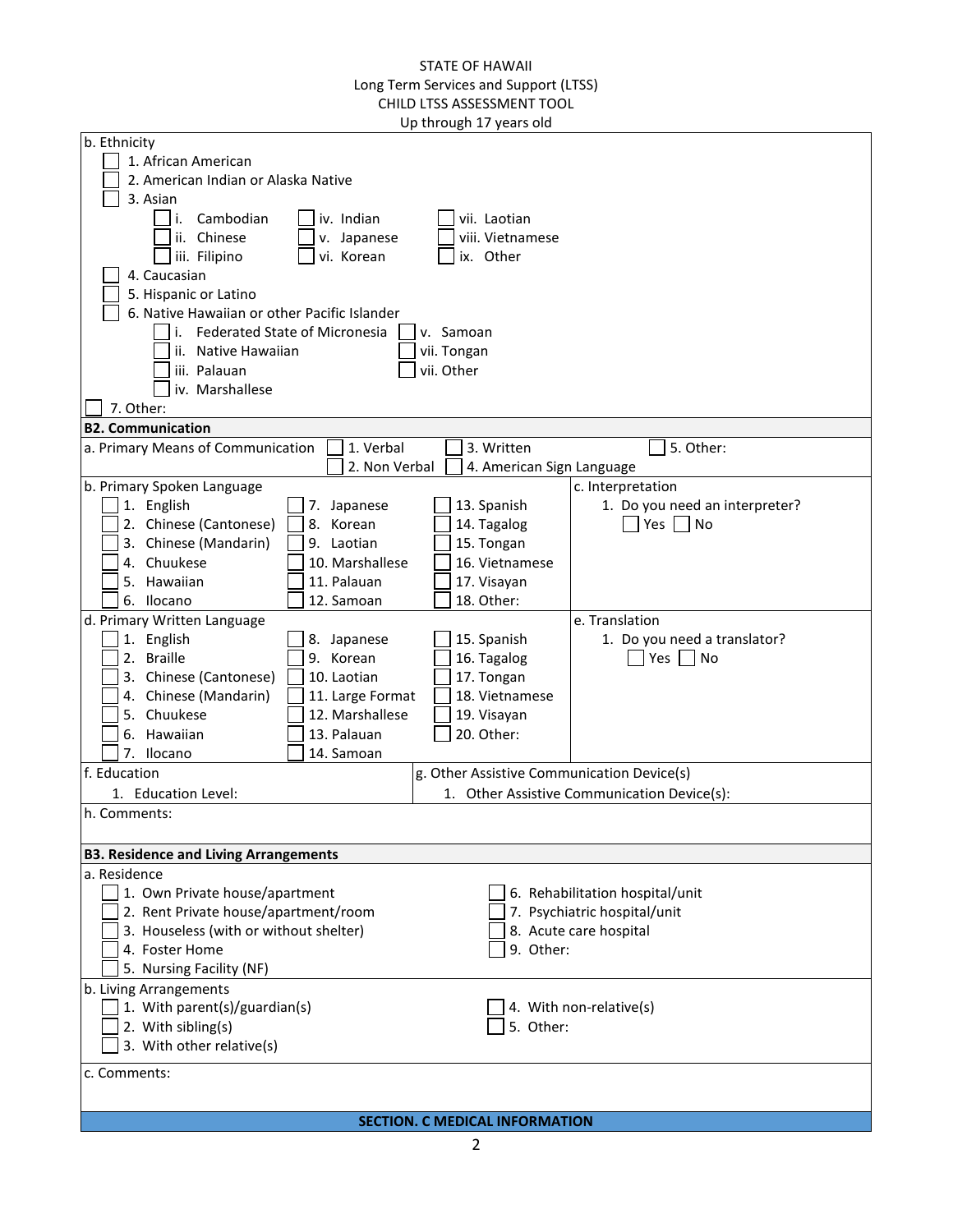|                                                                       |                  |      |                                   | uh mnongii 17 years olu |      |                         |                                                                                                                |               |
|-----------------------------------------------------------------------|------------------|------|-----------------------------------|-------------------------|------|-------------------------|----------------------------------------------------------------------------------------------------------------|---------------|
| C1. Disease Diagnosis(es)                                             |                  |      |                                   |                         |      |                         |                                                                                                                |               |
| a. Disease Diagnosis(es)                                              |                  |      |                                   |                         |      |                         |                                                                                                                |               |
| List Disease Diagnosis(es)                                            |                  |      |                                   | ICD Code                |      |                         |                                                                                                                | Date of Onset |
|                                                                       |                  |      |                                   |                         |      |                         |                                                                                                                |               |
|                                                                       |                  |      |                                   |                         |      |                         |                                                                                                                |               |
|                                                                       |                  |      |                                   |                         |      |                         |                                                                                                                |               |
|                                                                       |                  |      |                                   |                         |      |                         |                                                                                                                |               |
|                                                                       |                  |      |                                   |                         |      |                         |                                                                                                                |               |
| <b>C2. Medications</b>                                                |                  |      |                                   |                         |      |                         |                                                                                                                |               |
| a. Medications<br>$\Box$ Yes $\Box$ No<br>2. List Current Medications |                  |      |                                   |                         |      |                         | 1. Do you take any medications, i.e, prescribed medications, vitamins, supplements, herbal or OTC medications? |               |
| <b>Medication Name</b>                                                | Indication       | Dose | Route                             | Frequency               |      | Prescribing             | Compliant                                                                                                      | Comments      |
|                                                                       |                  |      |                                   |                         |      | Physician/Provider      | Yes<br>No                                                                                                      |               |
|                                                                       |                  |      |                                   |                         |      |                         | Yes<br>No                                                                                                      |               |
|                                                                       |                  |      |                                   |                         |      |                         | No<br>Yes                                                                                                      |               |
|                                                                       |                  |      |                                   |                         |      |                         | Yes<br>No                                                                                                      |               |
|                                                                       |                  |      |                                   |                         |      |                         | <b>No</b><br>Yes                                                                                               |               |
| C3. Treatment(s) and Therapy(ies)                                     |                  |      |                                   |                         |      |                         |                                                                                                                |               |
| a. List Treatment(s) and Therapy(ies)                                 |                  |      |                                   |                         |      |                         |                                                                                                                |               |
| Treatment/Therapy                                                     |                  |      | Prescribing<br>Physician/Provider | Provider/Agency         |      | Frequency               |                                                                                                                | Comments      |
|                                                                       |                  |      |                                   |                         |      |                         |                                                                                                                |               |
|                                                                       |                  |      |                                   |                         |      |                         |                                                                                                                |               |
|                                                                       |                  |      |                                   |                         |      |                         |                                                                                                                |               |
|                                                                       |                  |      |                                   |                         |      |                         |                                                                                                                |               |
|                                                                       |                  |      |                                   |                         |      |                         |                                                                                                                |               |
| <b>C4. Medical Equipment and Supplies</b>                             |                  |      |                                   |                         |      |                         |                                                                                                                |               |
| a. List Medical Equipment and Supplies                                |                  |      |                                   |                         |      |                         |                                                                                                                |               |
| <b>Medical Equipment</b><br>and Supplies                              | Type/Description |      | Prescribing<br>Physician/Provider |                         |      | Indicate<br>Rent or Own | Vendor and Phone<br>Number                                                                                     | Comments      |
|                                                                       |                  |      |                                   |                         | Rent | Own                     |                                                                                                                |               |
|                                                                       |                  |      |                                   |                         | Rent | Own                     |                                                                                                                |               |
|                                                                       |                  |      |                                   |                         |      | Rent<br>Own             |                                                                                                                |               |
|                                                                       |                  |      |                                   |                         | Rent | Own                     |                                                                                                                |               |
|                                                                       |                  |      |                                   |                         | Rent | Own                     |                                                                                                                |               |
| <b>C5. HCBS Services</b>                                              |                  |      |                                   |                         |      |                         |                                                                                                                |               |
| a. List HCBS Services                                                 |                  |      |                                   |                         |      |                         |                                                                                                                |               |
| <b>HCBS Service</b>                                                   |                  |      |                                   | Provider/Agency         |      | Frequency               |                                                                                                                | Comments      |
|                                                                       |                  |      |                                   |                         |      |                         |                                                                                                                |               |
|                                                                       |                  |      |                                   |                         |      |                         |                                                                                                                |               |
|                                                                       |                  |      |                                   |                         |      |                         |                                                                                                                |               |
|                                                                       |                  |      |                                   |                         |      |                         |                                                                                                                |               |
|                                                                       |                  |      |                                   |                         |      |                         |                                                                                                                |               |
| <b>C6. Institutional Services</b>                                     |                  |      |                                   |                         |      |                         |                                                                                                                |               |
| a. List Institutional Services                                        |                  |      |                                   |                         |      |                         |                                                                                                                |               |
| <b>Institution Service</b>                                            |                  |      |                                   | Provider                |      |                         | Comments                                                                                                       |               |
|                                                                       |                  |      |                                   |                         |      |                         |                                                                                                                |               |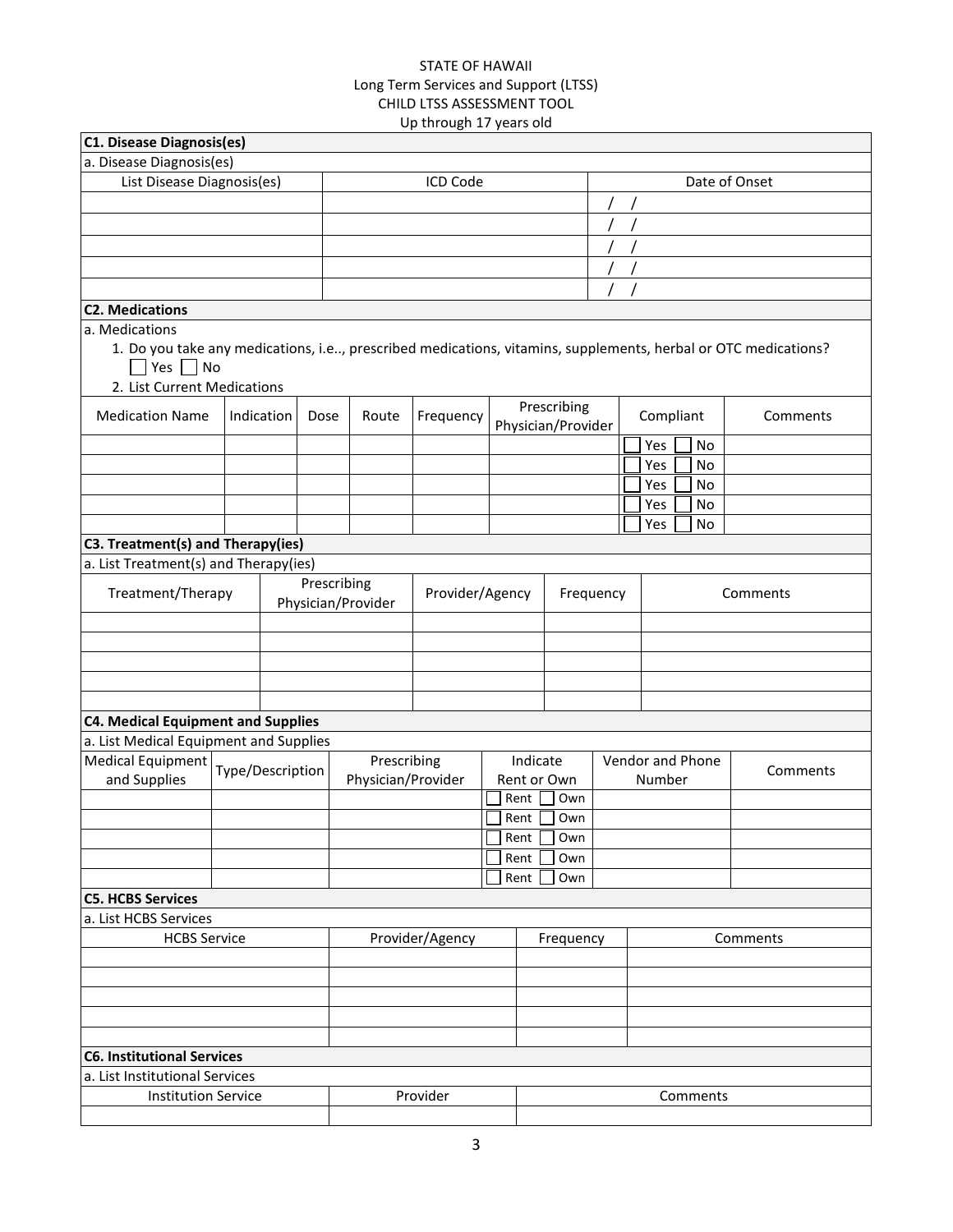|                                                                                                        |           | up unuugii 17 years ulu       |                     |    |          |                           |                   |
|--------------------------------------------------------------------------------------------------------|-----------|-------------------------------|---------------------|----|----------|---------------------------|-------------------|
|                                                                                                        |           |                               |                     |    |          |                           |                   |
|                                                                                                        |           |                               |                     |    |          |                           |                   |
|                                                                                                        |           |                               |                     |    |          |                           |                   |
|                                                                                                        |           |                               |                     |    |          |                           |                   |
| C7. Physician(s) and Provider(s)                                                                       |           |                               |                     |    |          |                           |                   |
| a. Physician(s) and Provider(s)                                                                        |           |                               |                     |    |          |                           |                   |
| List Physician(s)/Provider(s)                                                                          |           |                               |                     |    |          |                           |                   |
| Name                                                                                                   | Specialty |                               | Address             |    |          | Phone Number              | Fax Number        |
|                                                                                                        |           |                               |                     |    |          |                           |                   |
|                                                                                                        |           |                               |                     |    |          |                           |                   |
|                                                                                                        |           |                               |                     |    |          |                           |                   |
|                                                                                                        |           |                               |                     |    |          |                           |                   |
|                                                                                                        |           |                               |                     |    |          |                           |                   |
| C8. Utilization of Hospital, Emergency Room, and Physician Services                                    |           |                               |                     |    |          |                           |                   |
| Services                                                                                               |           | Date                          |                     |    |          | Reason                    |                   |
| a. LAST Inpatient Acute Hospitalization                                                                |           |                               |                     |    |          |                           |                   |
| b. LAST Emergency Room visit (not counting overnight                                                   |           |                               |                     |    |          |                           |                   |
| stay)                                                                                                  |           |                               |                     |    |          |                           |                   |
| c. LAST Physician (or Provider, Practitioner, Authorized                                               |           |                               |                     |    |          |                           |                   |
| Assistant) visit:                                                                                      |           | $\prime$                      |                     |    |          |                           |                   |
| d. Comments:                                                                                           |           |                               |                     |    |          |                           |                   |
|                                                                                                        |           |                               |                     |    |          |                           |                   |
|                                                                                                        |           |                               |                     |    |          |                           |                   |
| <b>C9. State Programs</b>                                                                              |           |                               |                     |    |          |                           |                   |
|                                                                                                        |           | *** Do not complete for NF*** |                     |    |          |                           |                   |
| a. State Program(s)                                                                                    |           |                               |                     |    |          |                           |                   |
| 1. Are you currently receiving services from any State Program(s)?   Yes                               |           |                               |                     | No |          |                           |                   |
| Identify the State Program(s):<br>2.                                                                   |           |                               |                     |    |          |                           |                   |
| <b>State Program</b>                                                                                   |           |                               | <b>Contact Name</b> |    |          | Phone Number              | Number of Service |
|                                                                                                        |           |                               |                     |    |          |                           | Hours per week    |
| <b>DOE/Special Education</b>                                                                           |           |                               |                     |    |          |                           |                   |
| DOE/Physical, Occupational or Speech Therapy                                                           |           |                               |                     |    |          |                           |                   |
| DOH/CAMHD                                                                                              |           |                               |                     |    |          |                           |                   |
| DOH/DDD                                                                                                |           |                               |                     |    |          |                           |                   |
| DHS/CWS                                                                                                |           |                               |                     |    |          |                           |                   |
| Other:                                                                                                 |           |                               |                     |    |          |                           |                   |
| b. Comments:                                                                                           |           |                               |                     |    |          |                           |                   |
|                                                                                                        |           |                               |                     |    |          |                           |                   |
| <b>C10. Prevention</b>                                                                                 |           |                               |                     |    |          |                           |                   |
| a. Prevention                                                                                          |           |                               |                     |    |          |                           |                   |
| 1. LAST EPSDT screening                                                                                |           |                               |                     |    |          |                           |                   |
| LAST Well Child visit<br>2.                                                                            |           |                               |                     |    |          |                           |                   |
| Pap Smear (for sexually active) in the LAST YEAR<br>3.<br>Total Cholesterol measured in the LAST YEAR  |           |                               |                     |    | Yes      | Unknown<br>No             | N/A               |
| 4.                                                                                                     |           |                               |                     |    | Yes      | Unknown<br>No             | N/A               |
| Tuberculin (TB) Skin testing, PPD or 2 Step PPD in the LAST YEAR<br>5.<br>TB Results Negative/Positive |           |                               |                     |    | Yes      | No<br>Unknown<br>Positive | N/A               |
| 6.                                                                                                     |           |                               |                     |    | Negative |                           |                   |
| 7. Date of last TB Chest X-ray                                                                         |           |                               |                     |    |          |                           |                   |
| b. Comments:                                                                                           |           |                               |                     |    |          |                           |                   |
|                                                                                                        |           |                               |                     |    |          |                           |                   |
| C11. Immunizations                                                                                     |           |                               |                     |    |          |                           |                   |
| a. Immunizations                                                                                       |           |                               |                     |    |          |                           |                   |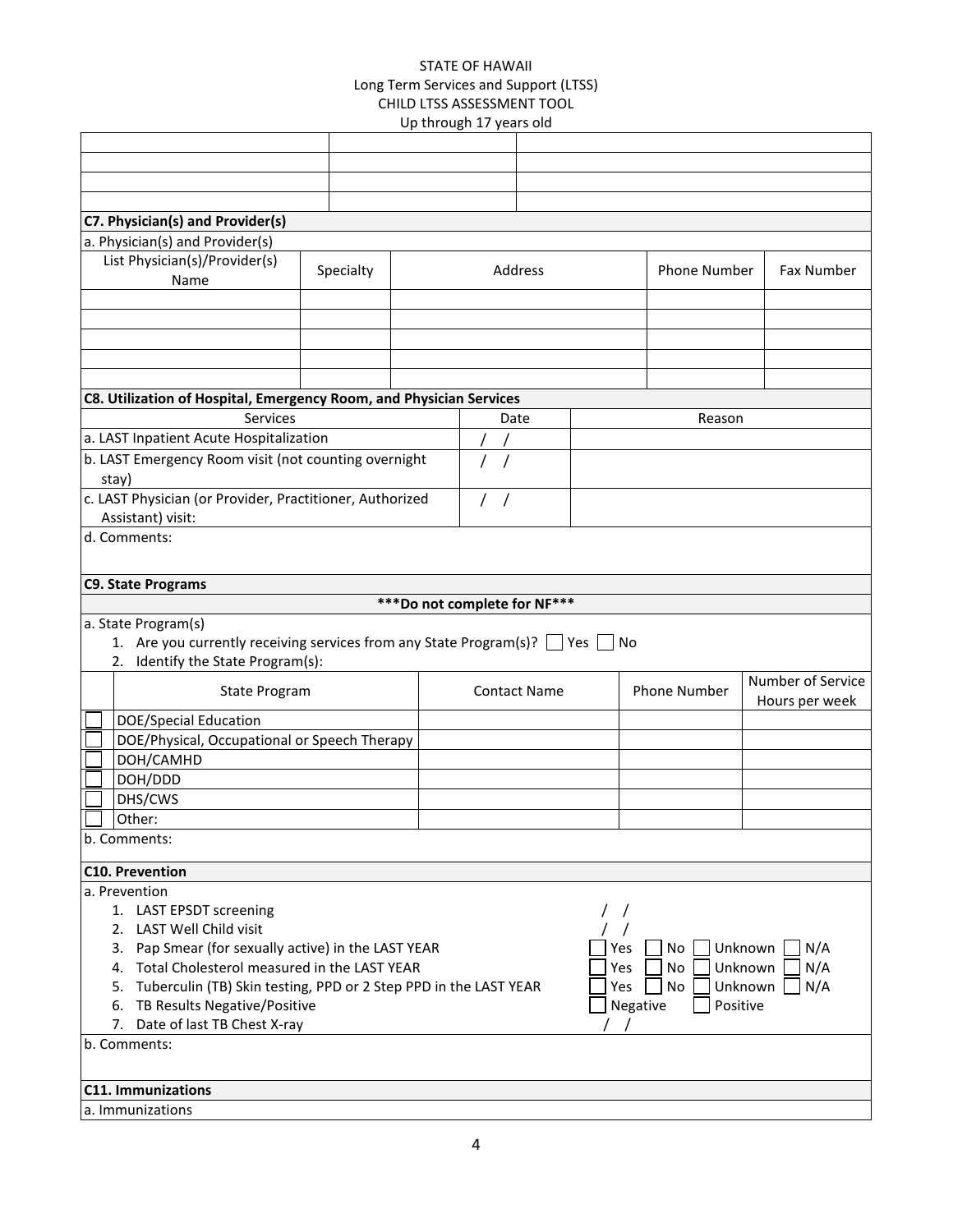|                                                                                           |     |                                                                  |            |                            |         | Up through 17 years old                       |    |            |                      |                                    |             |
|-------------------------------------------------------------------------------------------|-----|------------------------------------------------------------------|------------|----------------------------|---------|-----------------------------------------------|----|------------|----------------------|------------------------------------|-------------|
| 1. Are your immunizations up to date?                                                     |     |                                                                  |            | Yes                        | No      |                                               |    |            |                      |                                    |             |
| 2. Date of LAST Influenza Vaccination<br>b. Comments:                                     |     |                                                                  |            |                            |         |                                               |    |            |                      |                                    |             |
|                                                                                           |     |                                                                  |            |                            |         |                                               |    |            |                      |                                    |             |
| <b>C12. Personal Beliefs</b>                                                              |     |                                                                  |            |                            |         |                                               |    |            |                      |                                    |             |
| a. Personal Beliefs                                                                       |     |                                                                  |            |                            |         |                                               |    |            | b. Comments:         |                                    |             |
|                                                                                           |     | 1. Do you have any beliefs and/or concerns that may affect your  |            |                            |         |                                               |    |            |                      |                                    |             |
|                                                                                           |     | acceptance of health care assistance, treatments, or procedures? |            |                            |         |                                               |    | Yes        |                      |                                    |             |
| No                                                                                        |     |                                                                  |            |                            |         |                                               |    |            |                      |                                    |             |
| 2. If yes, explain.                                                                       |     |                                                                  |            |                            |         |                                               |    |            |                      |                                    |             |
|                                                                                           |     |                                                                  |            |                            |         | <b>SECTION D. PERSON CENTERED INFORMATION</b> |    |            |                      |                                    |             |
| <b>D1. Personal Interview</b>                                                             |     |                                                                  |            |                            |         |                                               |    |            |                      |                                    |             |
| a. Personal Interview                                                                     |     |                                                                  |            |                            |         |                                               |    |            |                      |                                    |             |
| 1. Describe a "good day" for you.                                                         |     |                                                                  |            |                            |         |                                               |    |            |                      |                                    |             |
| 2. Describe a "bad day" for you.                                                          |     |                                                                  |            |                            |         |                                               |    |            |                      |                                    |             |
| 3. Describe ongoing responsibilities that you have to take care of.                       |     |                                                                  |            |                            |         |                                               |    |            |                      |                                    |             |
| 4. What are your strengths and accomplishments?                                           |     |                                                                  |            |                            |         |                                               |    |            |                      |                                    |             |
| 5. What are you needs and concerns?                                                       |     |                                                                  |            |                            |         |                                               |    |            |                      |                                    |             |
|                                                                                           |     |                                                                  |            | 6. Describe your life now. |         |                                               |    |            |                      | 7. Describe what you want in life. |             |
| Home/Family                                                                               |     |                                                                  |            |                            |         |                                               |    |            |                      |                                    |             |
|                                                                                           |     | Recreation /Fun/Relaxation                                       |            |                            |         |                                               |    |            |                      |                                    |             |
|                                                                                           |     | Community Involvement/                                           |            |                            |         |                                               |    |            |                      |                                    |             |
|                                                                                           |     | Social/Religious/Culture                                         |            |                            |         |                                               |    |            |                      |                                    |             |
| 8. Do you have any specific end of life wishes or arrangements?                           |     |                                                                  |            |                            |         | Yes                                           |    | No         |                      |                                    |             |
| 9. If yes, describe.                                                                      |     |                                                                  |            |                            |         |                                               |    |            |                      |                                    |             |
| b. Comments:                                                                              |     |                                                                  |            |                            |         |                                               |    |            |                      |                                    |             |
|                                                                                           |     |                                                                  |            |                            |         |                                               |    |            |                      |                                    |             |
| <b>D2. Finances</b>                                                                       |     |                                                                  |            |                            |         |                                               |    |            |                      |                                    |             |
|                                                                                           |     |                                                                  |            |                            |         | *** Do not complete for NF***                 |    |            |                      |                                    |             |
| a. Finances                                                                               |     |                                                                  |            |                            |         |                                               |    |            | b. Comments:         |                                    |             |
| 1. Able you able to pay for your major monthly expenses?                                  |     |                                                                  |            |                            |         | Yes                                           | No |            |                      |                                    |             |
| 2. If no, explain.                                                                        |     |                                                                  |            |                            |         |                                               |    |            |                      |                                    |             |
| 3. Are you receiving financial assistance?                                                |     |                                                                  |            |                            |         | Yes                                           | No |            |                      |                                    |             |
| 4. Are you receiving SNAP?                                                                |     |                                                                  |            |                            |         | Yes                                           | No |            |                      |                                    |             |
| <b>D3. Social Supports</b>                                                                |     |                                                                  |            |                            |         |                                               |    |            |                      |                                    |             |
|                                                                                           |     |                                                                  |            |                            |         | *** Do not complete for NF***                 |    |            |                      |                                    |             |
| a. Social Supports                                                                        |     |                                                                  |            |                            |         |                                               |    |            |                      |                                    |             |
| 1. Family and/or friends living in the SAME residence                                     |     |                                                                  |            |                            |         |                                               |    |            |                      |                                    |             |
| Name                                                                                      |     |                                                                  |            | Day/Hours<br><b>NOT</b>    | Type of | # of hours                                    |    |            |                      |                                    | Work hours/ |
|                                                                                           | Age | Relationship                                                     | Cell Phone | available                  | help    | helped in<br>LAST 7 days                      |    | Paid       | Employed             | Employer                           | week        |
|                                                                                           |     |                                                                  |            |                            |         |                                               |    | Yes        | $\Box$ Yes $\Box$ No |                                    |             |
|                                                                                           |     |                                                                  |            |                            |         |                                               |    | No         |                      |                                    |             |
|                                                                                           |     |                                                                  |            |                            |         |                                               |    | Yes        | $\Box$ Yes $\Box$ No |                                    |             |
|                                                                                           |     |                                                                  |            |                            |         |                                               |    | No<br>Yes  | $\Box$ Yes<br>∏ No   |                                    |             |
|                                                                                           |     |                                                                  |            |                            |         |                                               |    | No         |                      |                                    |             |
|                                                                                           |     |                                                                  |            |                            |         |                                               |    |            |                      |                                    |             |
| 2. Family and/or friends NOT living in the same residence and providing support to member |     |                                                                  |            | Day/Hours                  |         | # of hours                                    |    |            |                      |                                    |             |
| Name                                                                                      | Age | Relationship                                                     | Cell Phone | <b>NOT</b>                 | Type of | helped in                                     |    | Paid       | Employed             | Employer                           | Work hours/ |
|                                                                                           |     |                                                                  |            | available                  | help    | LAST 7 days                                   |    |            |                      |                                    | week        |
|                                                                                           |     |                                                                  |            |                            |         |                                               |    | $\Box$ Yes | $\Box$ Yes $\Box$ No |                                    |             |
|                                                                                           |     |                                                                  |            |                            |         |                                               |    | No         |                      |                                    |             |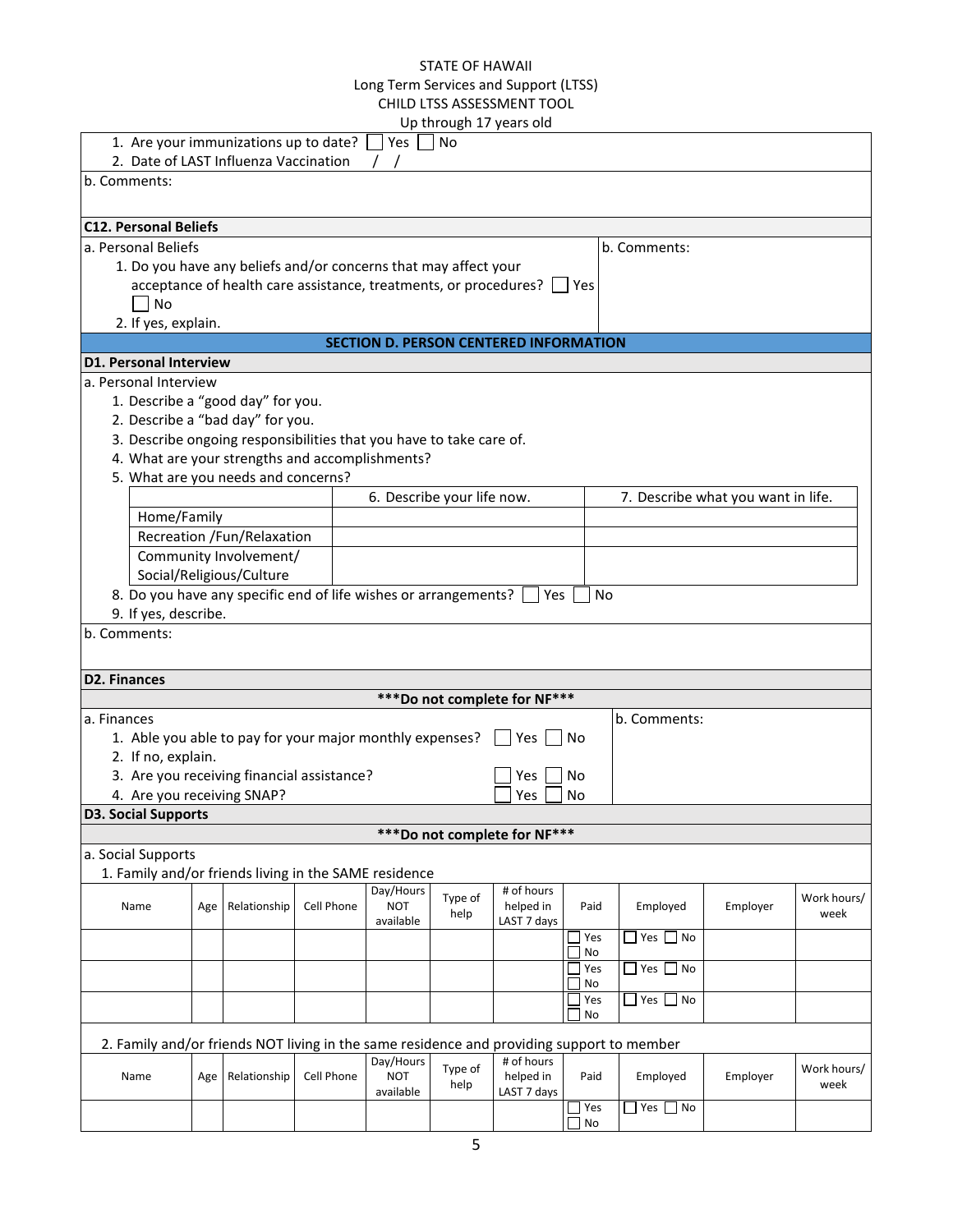|                                                                                                                               |                                                                                                         |                                                                                             |           |               |               |           | Up through 17 years old                                  |  |                  |                      |                                 |  |
|-------------------------------------------------------------------------------------------------------------------------------|---------------------------------------------------------------------------------------------------------|---------------------------------------------------------------------------------------------|-----------|---------------|---------------|-----------|----------------------------------------------------------|--|------------------|----------------------|---------------------------------|--|
|                                                                                                                               |                                                                                                         |                                                                                             |           |               |               |           |                                                          |  | Yes              | $Yes$ No             |                                 |  |
|                                                                                                                               |                                                                                                         |                                                                                             |           |               |               |           |                                                          |  | No<br>$\Box$ Yes | $\Box$ Yes $\Box$ No |                                 |  |
|                                                                                                                               |                                                                                                         |                                                                                             |           |               |               |           |                                                          |  | No               |                      |                                 |  |
| 3. Strong and supportive relationship with family?                                                                            |                                                                                                         |                                                                                             |           |               | Yes           | <b>No</b> |                                                          |  |                  |                      |                                 |  |
| b. Comments:                                                                                                                  |                                                                                                         |                                                                                             |           |               |               |           |                                                          |  |                  |                      |                                 |  |
|                                                                                                                               |                                                                                                         |                                                                                             |           |               |               |           |                                                          |  |                  |                      |                                 |  |
| D4. Parents/Primary Caregiver                                                                                                 |                                                                                                         |                                                                                             |           |               |               |           |                                                          |  |                  |                      |                                 |  |
|                                                                                                                               |                                                                                                         |                                                                                             |           |               |               |           | *** Do not complete for NF***                            |  |                  |                      |                                 |  |
| a. Parents/Primary Caregiver Status                                                                                           |                                                                                                         |                                                                                             |           |               |               |           |                                                          |  |                  |                      |                                 |  |
|                                                                                                                               |                                                                                                         | 1. Describe your feelings, are you ok?                                                      |           |               |               |           |                                                          |  |                  |                      |                                 |  |
|                                                                                                                               |                                                                                                         | 2. Describe how you take care of yourself.                                                  |           |               |               |           |                                                          |  |                  |                      |                                 |  |
|                                                                                                                               |                                                                                                         | 3. Rate your overall general health and psychological well-being                            |           |               |               |           |                                                          |  |                  |                      |                                 |  |
|                                                                                                                               | i. Good                                                                                                 |                                                                                             |           |               |               |           |                                                          |  |                  |                      |                                 |  |
|                                                                                                                               | ii. Fair                                                                                                |                                                                                             |           |               |               |           |                                                          |  |                  |                      |                                 |  |
|                                                                                                                               | iii. Poor                                                                                               |                                                                                             |           |               |               |           |                                                          |  |                  |                      |                                 |  |
|                                                                                                                               |                                                                                                         | 4. Do you need help caring for member? $\Box$ Yes $\Box$ No                                 |           |               |               |           |                                                          |  |                  |                      |                                 |  |
|                                                                                                                               |                                                                                                         | 5. At what point do you feel you will not be able to care for member and what happens then? |           |               |               |           |                                                          |  |                  |                      |                                 |  |
|                                                                                                                               |                                                                                                         | 6. Are there any social issues in the home that concerns you? $\Box$ Yes $\Box$ No          |           |               |               |           |                                                          |  |                  |                      |                                 |  |
| 7. If yes, explain.                                                                                                           |                                                                                                         |                                                                                             |           |               |               |           |                                                          |  |                  |                      |                                 |  |
|                                                                                                                               | 8. Do you have other demands or responsibilities? Playes No                                             |                                                                                             |           |               |               |           |                                                          |  |                  |                      |                                 |  |
| 9. If yes, explain.                                                                                                           |                                                                                                         |                                                                                             |           |               |               |           |                                                          |  |                  |                      |                                 |  |
| b. Comments:                                                                                                                  |                                                                                                         |                                                                                             |           |               |               |           |                                                          |  |                  |                      |                                 |  |
|                                                                                                                               |                                                                                                         |                                                                                             |           |               |               |           |                                                          |  |                  |                      |                                 |  |
| <b>SECTION E. GENERAL HEALTH</b>                                                                                              |                                                                                                         |                                                                                             |           |               |               |           |                                                          |  |                  |                      |                                 |  |
| <b>E1. Birth History</b>                                                                                                      |                                                                                                         |                                                                                             |           |               |               |           |                                                          |  |                  |                      |                                 |  |
| a. Birth History                                                                                                              |                                                                                                         |                                                                                             |           |               |               |           |                                                          |  |                  |                      |                                 |  |
|                                                                                                                               |                                                                                                         | 1. Did your mother have any problems while she was pregnant with you?                       |           |               |               |           |                                                          |  |                  | Yes                  | No                              |  |
| 2. If yes, describe.                                                                                                          |                                                                                                         |                                                                                             |           |               |               |           |                                                          |  |                  |                      |                                 |  |
| 4. If yes, describe.                                                                                                          |                                                                                                         | 3. Did you have any problems when you were born?                                            |           |               |               |           |                                                          |  |                  | Yes                  | – I No                          |  |
|                                                                                                                               |                                                                                                         | 5. Did you have to stay in the Intensive Care Unit (ICU) after you were born?               |           |               |               |           |                                                          |  |                  | $Yes \tN$            |                                 |  |
| 6. If yes, describe.                                                                                                          |                                                                                                         |                                                                                             |           |               |               |           |                                                          |  |                  |                      |                                 |  |
| b. Comments:                                                                                                                  |                                                                                                         |                                                                                             |           |               |               |           |                                                          |  |                  |                      |                                 |  |
|                                                                                                                               |                                                                                                         |                                                                                             |           |               |               |           |                                                          |  |                  |                      |                                 |  |
|                                                                                                                               |                                                                                                         |                                                                                             |           |               |               |           |                                                          |  |                  |                      |                                 |  |
| E2. Vision, Hearing, Speech, Expression and Comprehension<br>a. Vision                                                        |                                                                                                         |                                                                                             |           |               |               |           |                                                          |  |                  |                      |                                 |  |
|                                                                                                                               |                                                                                                         | 1. Visual impairment   Yes                                                                  | No        |               |               |           | b. Hearing<br>1. Hearing impairment $\Box$ Yes $\Box$ No |  |                  |                      |                                 |  |
| Describe:                                                                                                                     |                                                                                                         |                                                                                             |           |               |               |           | Describe:                                                |  |                  |                      |                                 |  |
|                                                                                                                               |                                                                                                         | 2. Has/Uses corrective lenses or appliance                                                  |           |               |               |           | 2. Has/Uses hearing aids or appliance                    |  |                  |                      |                                 |  |
|                                                                                                                               | i. Glasses                                                                                              |                                                                                             | <b>No</b> |               |               |           |                                                          |  |                  |                      |                                 |  |
|                                                                                                                               | $Yes$ No<br>Yes<br><b>No</b><br>3. Ability to hear with hearing aid or appliance<br>ii. Contacts<br>Yes |                                                                                             |           |               |               |           |                                                          |  |                  |                      |                                 |  |
|                                                                                                                               |                                                                                                         |                                                                                             |           |               |               |           |                                                          |  | i. Adequate      |                      | iii. Moderate difficulty        |  |
| 3. Ability to see in adequate light with corrective<br>ii. Minimal difficulty<br>lenses or appliance<br>iv. Severe difficulty |                                                                                                         |                                                                                             |           |               |               |           |                                                          |  |                  |                      |                                 |  |
| i. Adequate<br>iii. Moderate difficulty<br>4. Date of LAST Hearing Exam<br>$\prime$ $\prime$                                  |                                                                                                         |                                                                                             |           |               |               |           |                                                          |  |                  |                      |                                 |  |
| ii. Minimal difficulty<br>iv. Severe difficulty                                                                               |                                                                                                         |                                                                                             |           |               |               |           |                                                          |  |                  |                      |                                 |  |
| 4. Date of LAST Eye Exam                                                                                                      |                                                                                                         |                                                                                             |           |               |               |           |                                                          |  |                  |                      |                                 |  |
| c. Speech                                                                                                                     |                                                                                                         |                                                                                             |           | d. Expression |               |           |                                                          |  |                  | e. Comprehension     |                                 |  |
| 1. Speech pattern                                                                                                             |                                                                                                         |                                                                                             |           |               |               |           | 1. Ability to verbally express ideas                     |  |                  |                      | 1. Ability to understand others |  |
|                                                                                                                               | i. Coherent                                                                                             |                                                                                             |           |               | i. Understood |           |                                                          |  |                  |                      | i. Understands                  |  |
|                                                                                                                               | ii. Incoherent<br>ii. Usually understood<br>ii. Usually understands                                     |                                                                                             |           |               |               |           |                                                          |  |                  |                      |                                 |  |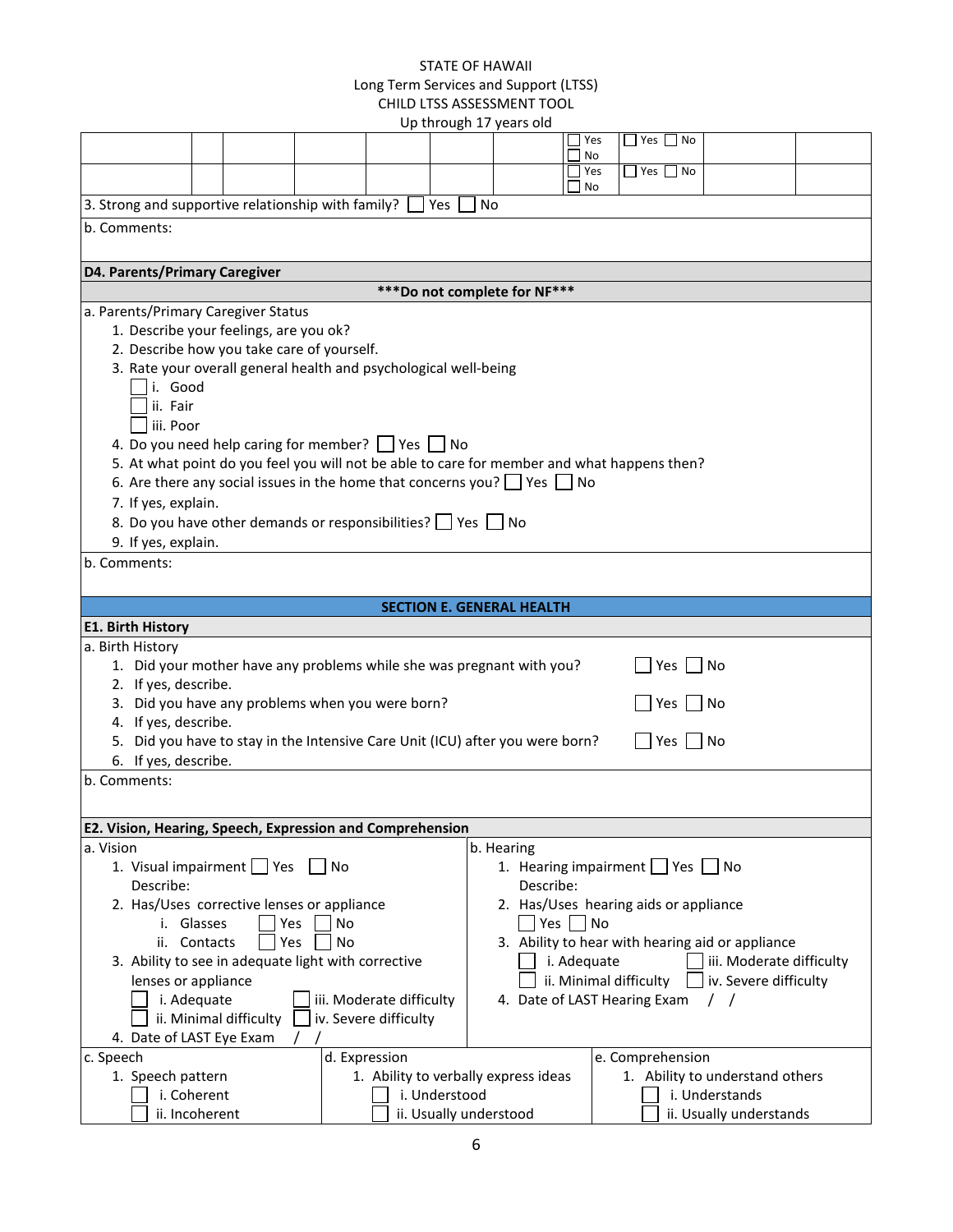|                                       |                                                                                                                                                                          | $\mathcal{L}$ by the bag in $\mathcal{L}$ , $\mathcal{L}$ because because                   |           |               |  |                                 |  |    |
|---------------------------------------|--------------------------------------------------------------------------------------------------------------------------------------------------------------------------|---------------------------------------------------------------------------------------------|-----------|---------------|--|---------------------------------|--|----|
|                                       | iii. No speech                                                                                                                                                           | iii. Sometimes understood                                                                   |           |               |  | iii. Sometimes understands      |  |    |
|                                       | 2. Date of LAST Speech                                                                                                                                                   | iv. Rarely or never understood                                                              |           |               |  | iv. Rarely or never understands |  |    |
|                                       | Evaluation                                                                                                                                                               |                                                                                             |           |               |  |                                 |  |    |
| f. Comments:                          |                                                                                                                                                                          |                                                                                             |           |               |  |                                 |  |    |
|                                       |                                                                                                                                                                          |                                                                                             |           |               |  |                                 |  |    |
|                                       | <b>E3. Developmental Milestones</b>                                                                                                                                      |                                                                                             |           |               |  |                                 |  |    |
|                                       | a. Developmental Milestones                                                                                                                                              |                                                                                             |           |               |  |                                 |  |    |
|                                       | 1. Infancy (Birth - 12 months)                                                                                                                                           |                                                                                             |           |               |  |                                 |  |    |
| i. Recognizes familiar people.<br>Yes |                                                                                                                                                                          |                                                                                             |           |               |  |                                 |  |    |
|                                       | ii. Follows objects with eyes both in same direction.                                                                                                                    |                                                                                             |           |               |  | Yes                             |  | No |
|                                       | iii. Pull to a standing position.                                                                                                                                        |                                                                                             |           |               |  | Yes                             |  | No |
|                                       | iv. Know approx. five or six words.                                                                                                                                      |                                                                                             |           |               |  | Yes                             |  | No |
| 2.                                    | Toddler (1-3 years)                                                                                                                                                      |                                                                                             |           |               |  |                                 |  |    |
|                                       |                                                                                                                                                                          | i. Developing autonomy by becoming more independent and involved in self-care.              |           |               |  | Yes                             |  | No |
|                                       |                                                                                                                                                                          | ii. Spontaneously shows affection for familiar playmates, family and other familiar people. |           |               |  | Yes                             |  | No |
|                                       |                                                                                                                                                                          | iii. Using or formulating sentence structure in their speech.                               |           |               |  | Yes                             |  | No |
|                                       | iv. Able to walk up stairs and/or open a door.                                                                                                                           |                                                                                             |           |               |  | Yes                             |  | No |
| 3.                                    | Preschool (3-6 years)                                                                                                                                                    |                                                                                             |           |               |  |                                 |  |    |
|                                       | i. Developing mastery over movement and play.                                                                                                                            |                                                                                             |           |               |  | Yes                             |  | No |
|                                       | ii. Fantasizes and developing fears.                                                                                                                                     |                                                                                             |           |               |  | Yes                             |  | No |
|                                       | iii. Developing ability to make choices.                                                                                                                                 |                                                                                             |           |               |  | Yes                             |  | No |
| 4.                                    | School (6-12 years)                                                                                                                                                      |                                                                                             |           |               |  |                                 |  |    |
|                                       |                                                                                                                                                                          | i. Follows rules and likes to do things the "right way."                                    |           |               |  | Yes                             |  | No |
|                                       | ii. Enjoys school and peers.                                                                                                                                             |                                                                                             |           |               |  | Yes                             |  | No |
|                                       | iii. Have supportive adults in their lives.                                                                                                                              |                                                                                             |           |               |  | Yes                             |  | No |
|                                       | Adolescence (12-18 years)<br>5.                                                                                                                                          |                                                                                             |           |               |  |                                 |  |    |
|                                       |                                                                                                                                                                          | i. Able to think abstractly/logical thought and deductive reasoning.                        |           |               |  | Yes                             |  | No |
|                                       |                                                                                                                                                                          | ii. Concerns about looking and being different from others.                                 |           |               |  | Yes                             |  | No |
|                                       | iii. Ability to make choices and have control.                                                                                                                           |                                                                                             |           |               |  | Yes                             |  | No |
|                                       | E4. Mood, Behavior, and Psychological Well Being                                                                                                                         |                                                                                             |           |               |  |                                 |  |    |
|                                       | Note: If member scores 15 or higher on Pediatric Symptom Checklist or answers yes to questions b or c, SC should refer<br>member to PCP or CAMHD for further evaluation. |                                                                                             |           |               |  |                                 |  |    |
|                                       | a. How often has your child been affected by any of the following problems:                                                                                              |                                                                                             |           |               |  |                                 |  |    |
|                                       |                                                                                                                                                                          |                                                                                             |           |               |  |                                 |  |    |
|                                       |                                                                                                                                                                          |                                                                                             | Never (0) | Sometimes (1) |  | Often (2)                       |  |    |
|                                       |                                                                                                                                                                          |                                                                                             |           |               |  |                                 |  |    |
| 1.                                    | Feels sad, unhappy                                                                                                                                                       |                                                                                             |           |               |  |                                 |  |    |
| 2.                                    | Feels hopeless                                                                                                                                                           |                                                                                             |           |               |  |                                 |  |    |
| 3.                                    | Dislikes themselves                                                                                                                                                      |                                                                                             |           |               |  |                                 |  |    |
| 4.                                    | Worries a lot                                                                                                                                                            |                                                                                             |           |               |  |                                 |  |    |
| 5.                                    | Seems to be having less fun                                                                                                                                              |                                                                                             |           |               |  |                                 |  |    |
| 6.                                    | Fidgety, unable to sit still                                                                                                                                             |                                                                                             |           |               |  |                                 |  |    |
| 7.                                    | Daydreams too much                                                                                                                                                       |                                                                                             |           |               |  |                                 |  |    |
| 8.                                    | Distracted easily                                                                                                                                                        |                                                                                             |           |               |  |                                 |  |    |
| 9.                                    | Has trouble concentrating                                                                                                                                                |                                                                                             |           |               |  |                                 |  |    |
|                                       |                                                                                                                                                                          |                                                                                             |           |               |  |                                 |  |    |
|                                       | 10. Acts as if they have endless energy<br>11. Fights with other children                                                                                                |                                                                                             |           |               |  |                                 |  |    |
|                                       | 12. Does not listen to rules                                                                                                                                             |                                                                                             |           |               |  |                                 |  |    |
|                                       | 13. Does not care about others                                                                                                                                           |                                                                                             |           |               |  |                                 |  |    |
|                                       | 14. Teases others                                                                                                                                                        |                                                                                             |           |               |  |                                 |  |    |
|                                       | 15. Blames others for his/her troubles                                                                                                                                   |                                                                                             |           |               |  |                                 |  |    |
|                                       |                                                                                                                                                                          |                                                                                             |           |               |  |                                 |  |    |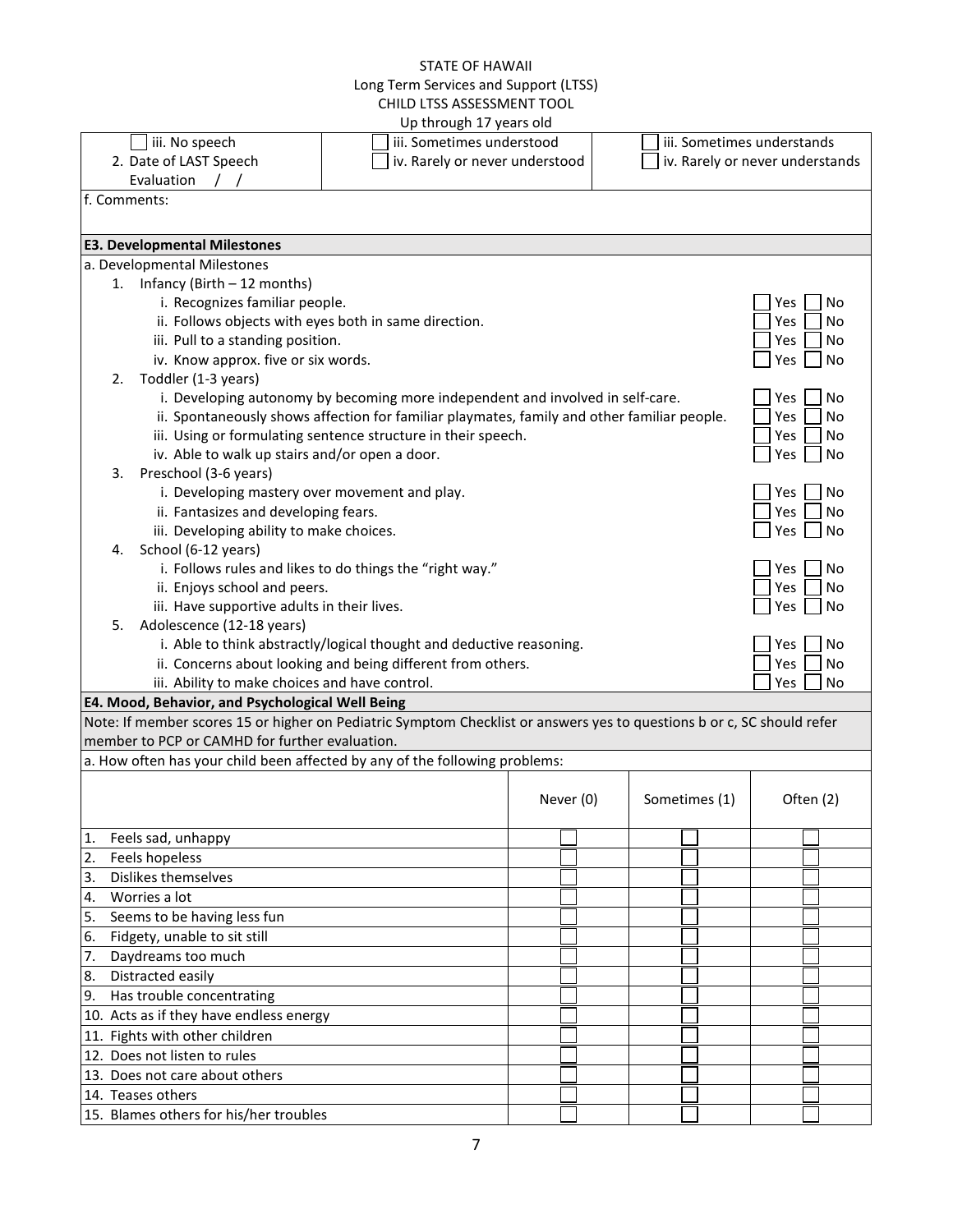| 16. Does not like to share                                                                 |                     |                                 |         |  |                 |                      |                                       |    |
|--------------------------------------------------------------------------------------------|---------------------|---------------------------------|---------|--|-----------------|----------------------|---------------------------------------|----|
| 17. Takes things that do not belong to him/her                                             |                     |                                 |         |  |                 |                      |                                       |    |
| b. Score:                                                                                  |                     |                                 |         |  |                 |                      |                                       |    |
| c.                                                                                         |                     |                                 |         |  |                 |                      |                                       |    |
| 1. Does your child have any emotional or behavioral problems for which she/he needs help?  |                     |                                 |         |  |                 |                      | $\blacksquare$ Yes $\blacksquare$ No  |    |
| 2. If yes, please explain.                                                                 |                     |                                 |         |  |                 |                      |                                       |    |
| d.                                                                                         |                     |                                 |         |  |                 |                      |                                       |    |
| 1. Has anything significant happened recently that impacts your child's life?              |                     |                                 |         |  |                 |                      | Yes                                   | No |
| 2. If yes, please identify.                                                                |                     |                                 |         |  |                 |                      |                                       |    |
| e. Comments:                                                                               |                     |                                 |         |  |                 |                      |                                       |    |
|                                                                                            |                     |                                 |         |  |                 |                      |                                       |    |
|                                                                                            |                     |                                 |         |  |                 |                      |                                       |    |
| <b>E5. Functional Status</b>                                                               |                     |                                 |         |  |                 |                      |                                       |    |
| a. Activities of Daily Living (ADLs)                                                       |                     |                                 |         |  |                 |                      |                                       |    |
|                                                                                            |                     | Independent                     | Minimal |  | Moderate        |                      | Total                                 |    |
| 1.<br>Eating/Feeding                                                                       |                     |                                 |         |  |                 |                      |                                       |    |
| 2.<br><b>Bathing</b>                                                                       |                     |                                 |         |  |                 |                      |                                       |    |
| 3.<br>Dressing upper body                                                                  |                     |                                 |         |  |                 |                      |                                       |    |
| Dressing lower body<br>4.                                                                  |                     |                                 |         |  |                 |                      |                                       |    |
| 5.<br>Grooming/Personal hygiene                                                            |                     |                                 |         |  |                 |                      |                                       |    |
| 6.<br>Toileting                                                                            |                     |                                 |         |  |                 |                      |                                       |    |
| Walks with our without assistive device<br>7.                                              |                     |                                 |         |  |                 |                      |                                       |    |
| Identify assistive device(s):                                                              |                     |                                 |         |  |                 |                      |                                       |    |
| Ambulation/Locomotion<br>8.                                                                |                     |                                 |         |  |                 |                      |                                       |    |
| Do you have difficulty accessing areas of<br>9.                                            |                     |                                 |         |  |                 |                      |                                       |    |
| your house?<br><b>Yes</b><br>No                                                            | If yes, explain.    |                                 |         |  |                 |                      |                                       |    |
| 10. Transfers                                                                              |                     |                                 |         |  |                 |                      |                                       |    |
| 11. Medication assistance                                                                  |                     |                                 |         |  |                 |                      |                                       |    |
| b. Activity and Mobility (if appropriate)                                                  |                     |                                 |         |  |                 |                      |                                       |    |
| 1. Are you able to engage in moderate physical Activity?                                   |                     |                                 |         |  |                 | Yes                  | No                                    |    |
| 2. How many days per week?                                                                 |                     |                                 |         |  |                 |                      |                                       |    |
| 3. How many total hours per week?                                                          |                     |                                 |         |  |                 |                      |                                       |    |
| 4. Are there any physical limitations and/or environmental barriers that make it difficult |                     |                                 |         |  |                 |                      |                                       |    |
| for you to engage in physical activities?                                                  |                     |                                 |         |  |                 | Yes                  | No                                    |    |
| 5. If yes, explain.                                                                        |                     |                                 |         |  |                 |                      |                                       |    |
| 6. Do you feel that you are capable of increasing physical activity?                       |                     |                                 |         |  |                 | Yes                  | No                                    |    |
| 7. If yes or no, explain.                                                                  |                     |                                 |         |  |                 |                      |                                       |    |
| c. Comments:                                                                               |                     |                                 |         |  |                 |                      |                                       |    |
|                                                                                            |                     |                                 |         |  |                 |                      |                                       |    |
| <b>E6. Health Condition</b>                                                                |                     |                                 |         |  |                 |                      |                                       |    |
| a. Vitals                                                                                  |                     |                                 |         |  | b. Allergies    |                      |                                       |    |
| 1. Temperature _______ F                                                                   |                     |                                 |         |  | 1. Allergies    |                      | $ $   Yes     No                      |    |
| i. Mode                                                                                    | i. Location:        |                                 |         |  |                 |                      |                                       |    |
| 2. Pulse _____ bpm                                                                         | ii. Position:       |                                 |         |  | 2. Specify.     |                      |                                       |    |
| i. Mode                                                                                    |                     | iii. Usual blood pressure range |         |  | c. Fall History |                      |                                       |    |
| 3. Respirations ______ per min                                                             |                     |                                 |         |  |                 |                      | 1. Fall(s) within the last 30 DAYS    |    |
| 4. Oxygen Saturation _____%                                                                |                     |                                 |         |  |                 | $\Box$ Yes $\Box$ No |                                       |    |
| i. Mode                                                                                    |                     |                                 |         |  |                 |                      | 2. Fall(s) within the past 31-90 DAYS |    |
|                                                                                            | Yes $\vert$<br>  No |                                 |         |  |                 |                      |                                       |    |
| d. Pain                                                                                    |                     |                                 |         |  |                 |                      |                                       |    |
| 1. Communication of Pain                                                                   |                     |                                 |         |  |                 |                      |                                       |    |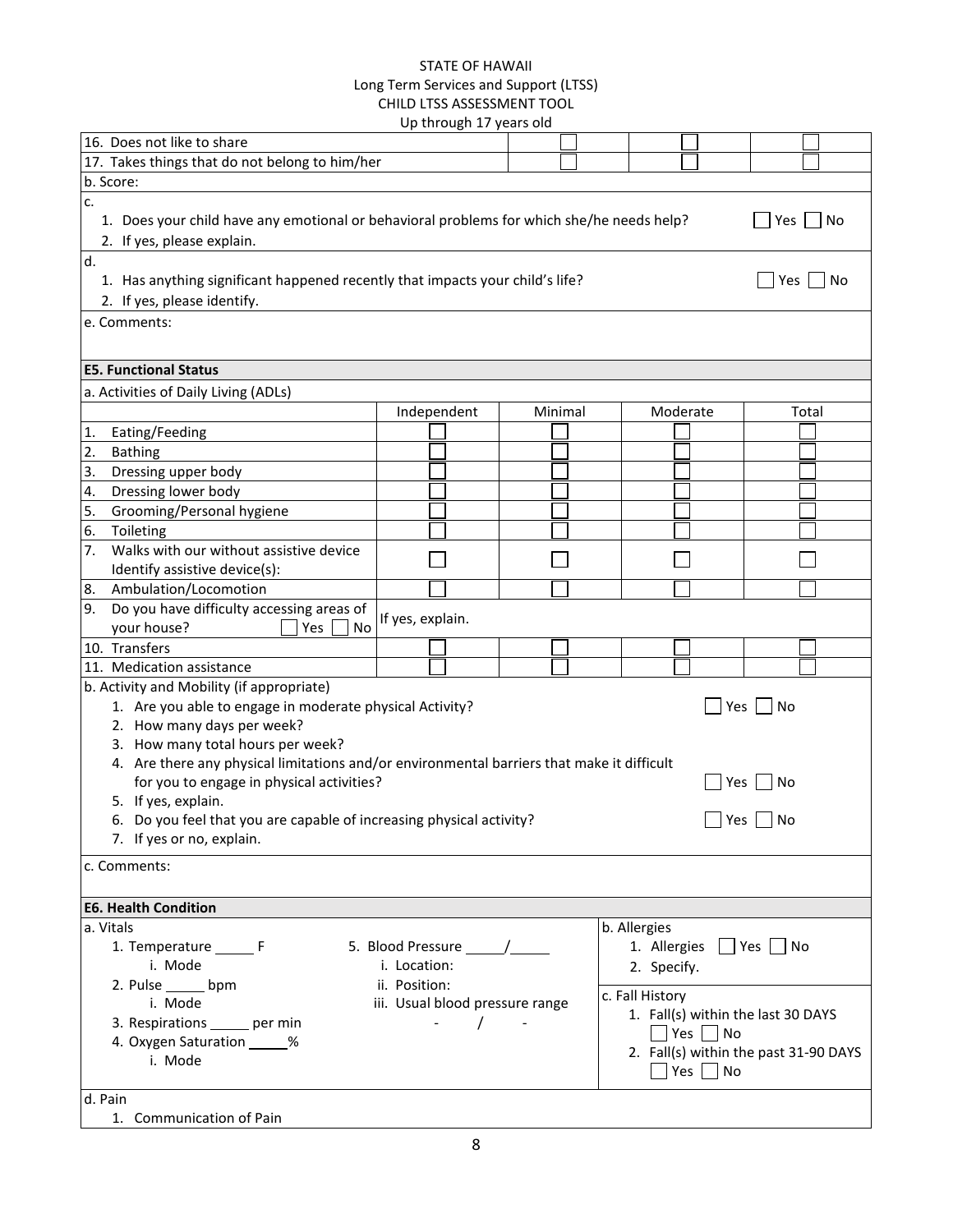|                                                                                                        | Up through 17 years old                                                    |  |  |  |  |  |  |
|--------------------------------------------------------------------------------------------------------|----------------------------------------------------------------------------|--|--|--|--|--|--|
| i. Member is verbal and able to answer                                                                 |                                                                            |  |  |  |  |  |  |
| ii. Member is non-verbal and unable to answer                                                          |                                                                            |  |  |  |  |  |  |
|                                                                                                        | iii. Caregiver/Authorized Representative is answering based on observation |  |  |  |  |  |  |
| 2. Current pain $\Box$ Yes $\Box$ No                                                                   |                                                                            |  |  |  |  |  |  |
| 3. Location:                                                                                           |                                                                            |  |  |  |  |  |  |
| 4. Type:                                                                                               |                                                                            |  |  |  |  |  |  |
| 5. Frequency:                                                                                          |                                                                            |  |  |  |  |  |  |
| 6. Intensity                                                                                           |                                                                            |  |  |  |  |  |  |
| i. Numeric Rating Scale OR                                                                             |                                                                            |  |  |  |  |  |  |
| ii. FACES Pain Rating Scale                                                                            |                                                                            |  |  |  |  |  |  |
| 7. Break though pain $\Box$ Yes $\Box$ No                                                              |                                                                            |  |  |  |  |  |  |
| 8. Pain management:                                                                                    |                                                                            |  |  |  |  |  |  |
|                                                                                                        |                                                                            |  |  |  |  |  |  |
| e. Comments:                                                                                           |                                                                            |  |  |  |  |  |  |
|                                                                                                        |                                                                            |  |  |  |  |  |  |
| <b>E7. Nutrition</b>                                                                                   |                                                                            |  |  |  |  |  |  |
| a. Height, Weight, and Body Mass Index (BMI)                                                           | b. Dental                                                                  |  |  |  |  |  |  |
| 1. Height _______ feet ______ inches                                                                   | 1. Date of LAST Dental Exam                                                |  |  |  |  |  |  |
| i. Date of height measurement                                                                          | $\left  \right $                                                           |  |  |  |  |  |  |
|                                                                                                        | 2. Do you have any broken, fragmented, loose, or non-intact                |  |  |  |  |  |  |
| 2. Weight ______ lbs                                                                                   | natural teeth, including baby teeth that have fallen out?                  |  |  |  |  |  |  |
| i. Date of weight measurement                                                                          | Yes No                                                                     |  |  |  |  |  |  |
|                                                                                                        | 3. Are you currently experiencing any tooth aches or pain?                 |  |  |  |  |  |  |
| 3. BMI Calculation                                                                                     | Yes No                                                                     |  |  |  |  |  |  |
| i. Date BMI calculated                                                                                 |                                                                            |  |  |  |  |  |  |
|                                                                                                        |                                                                            |  |  |  |  |  |  |
| c. Weight Loss or Gain                                                                                 |                                                                            |  |  |  |  |  |  |
| 1. Describe the foods or meals that you normally eat.                                                  |                                                                            |  |  |  |  |  |  |
| 2. Has a physician or provider recommended a special diet for you?                                     | Yes  <br>  No                                                              |  |  |  |  |  |  |
| 3. If yes, explain.                                                                                    |                                                                            |  |  |  |  |  |  |
| 4. Has a physician or provider counseled you for your weight?                                          | No<br>Yes                                                                  |  |  |  |  |  |  |
| 5. If yes, physician or provider counseled you for weight loss or weight gain?                         | Gain<br>Loss                                                               |  |  |  |  |  |  |
| 6. Is there a plan for managing your weight?                                                           | No<br>Yes                                                                  |  |  |  |  |  |  |
| 7. If yes, describe your plan.                                                                         |                                                                            |  |  |  |  |  |  |
| d. Swallowing                                                                                          |                                                                            |  |  |  |  |  |  |
| 1. Have you ever experienced dry mouth?                                                                | Yes  <br>No                                                                |  |  |  |  |  |  |
| 2. Do you have difficulty chewing and/or swallowing?                                                   | Yes<br>No                                                                  |  |  |  |  |  |  |
|                                                                                                        | Yes<br>No                                                                  |  |  |  |  |  |  |
| 3. If yes, did you have a swallow evaluation?                                                          |                                                                            |  |  |  |  |  |  |
| 4. Date of swallow evaluation                                                                          |                                                                            |  |  |  |  |  |  |
| 5. Do you hold food in your mouth/cheek instead of swallowing?                                         | Yes<br>No                                                                  |  |  |  |  |  |  |
| 6. Do you cough or choke during meals or when swallowing medications?<br>e. Mode of Nutritional Intake | Yes<br>No                                                                  |  |  |  |  |  |  |
|                                                                                                        | Yes                                                                        |  |  |  |  |  |  |
| 1. Are you able to eat by mouth?                                                                       | 4. Do you require enteral feedings?<br>No<br>Yes<br>No<br>No<br>Yes        |  |  |  |  |  |  |
| 2. Are you able to feed yourself independently?                                                        | i. Nasogastric (NG) Tube<br>ii. Gastrostomy Tube (GT)                      |  |  |  |  |  |  |
| If no, explain.                                                                                        |                                                                            |  |  |  |  |  |  |
| 3. Dietary Modifications, if applicable                                                                | iii. Gastro/Jeujonostomy (G/J) Tube                                        |  |  |  |  |  |  |
| i. Normal                                                                                              | 5. Do you require parenteral feedings?   Yes<br>No                         |  |  |  |  |  |  |
| ii. Minced                                                                                             | i. Total Parenteral Nutrition (TPN)                                        |  |  |  |  |  |  |
| iii. Pureed solids                                                                                     | ii. Other, parenteral feeding:                                             |  |  |  |  |  |  |
| iv. Thickened liquids                                                                                  |                                                                            |  |  |  |  |  |  |
| f. Comments:                                                                                           |                                                                            |  |  |  |  |  |  |
|                                                                                                        |                                                                            |  |  |  |  |  |  |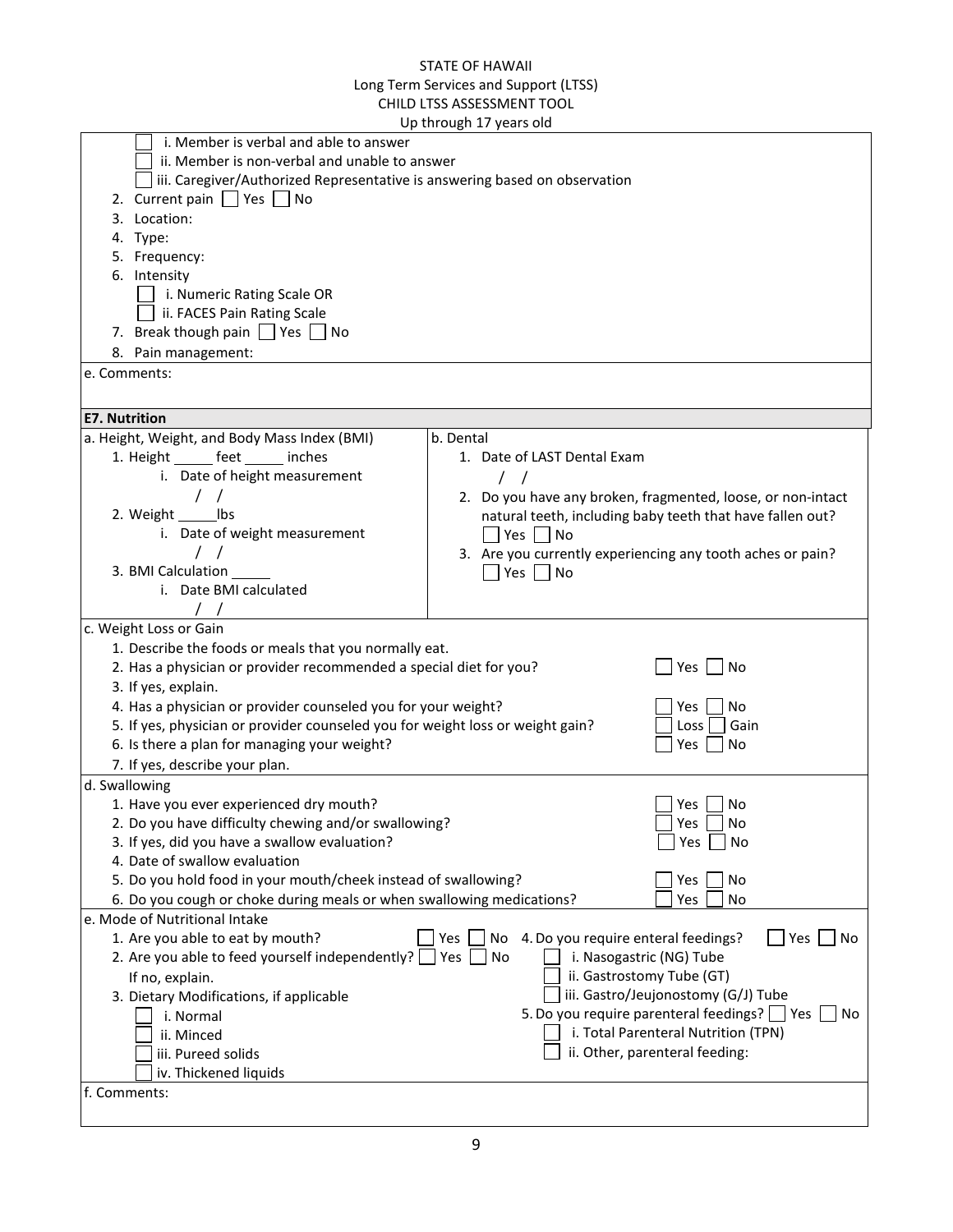| <b>E8. Continence</b> |                                                                                                   |
|-----------------------|---------------------------------------------------------------------------------------------------|
| a. Continence         | b. Do you use any incontinence                                                                    |
|                       | 1. Bladder Continence<br>2. Bowel Continence<br>products?                                         |
|                       | 1. Continent<br>1. Continent<br>Yes $\Box$ No                                                     |
|                       | 2. Control with catheter or ostomy<br>2. Control with ostomy                                      |
|                       | 3. Incontinent<br>3. Incontinent                                                                  |
|                       |                                                                                                   |
| c. Comments:          |                                                                                                   |
|                       |                                                                                                   |
| E9. Skin              |                                                                                                   |
| a. Skin               |                                                                                                   |
|                       | 1. Do you have any history of skin breakdown or pressure sores?<br>No<br>Yes                      |
|                       | 2. Do you currently have any skin break down, tears, or open sores?<br>No<br>Yes                  |
|                       | 3. Do you have any blood, drainage, or odor from a wound?<br>Yes<br>No                            |
|                       | 4. Describe the wound(s) and location(s).                                                         |
| b. Comments:          |                                                                                                   |
|                       |                                                                                                   |
|                       | <b>E10. Musculoskeletal</b>                                                                       |
|                       | a. Bones, Muscle, or Joints                                                                       |
|                       | 1. Do you have any history of bone, muscle, or joint abnormalities or complications?<br>Yes<br>No |
|                       | 2. Do you currently have any bone, muscle, or joint abnormalities or complications?<br>No<br>Yes  |
|                       | 3. Describe your bone, muscle, or joint abnormalities or complications.                           |
|                       | 4. Have you ever had a bone, muscle, or joint surgery or procedure?<br>Yes<br>No                  |
|                       | 5. Date of Surgery/Procedure and Type.                                                            |
|                       | Date:<br>Type:                                                                                    |
| b. Comments:          |                                                                                                   |
|                       |                                                                                                   |
|                       | (Complete this section if member is a pregnant female)<br><b>E11. Pregnant Female</b>             |
|                       | *** Do not complete for NF***                                                                     |
|                       | a. Pregnant Female Only                                                                           |
| 1.                    | <b>Expected Date of Delivery</b>                                                                  |
| 2.                    | Date of Last Menstrual Period                                                                     |
| 3.                    | Are you receiving prenatal care? $\Box$ Yes $\Box$ No                                             |
| 4.                    | Date of First Prenatal Visit                                                                      |
| 5.                    | Date of Most Recent Prenatal Visit                                                                |
| 6.                    | Identify your prenatal care provider(s)                                                           |
|                       | i. OB/GYN                                                                                         |
|                       | ii. Midwife                                                                                       |
|                       | iii. Other                                                                                        |
| 7.                    | How do you get to your scheduled appointments?                                                    |
| 8.                    | Total number of pregnancies:                                                                      |
| 9.                    | Total number of births:                                                                           |
|                       | 10. Any history of pregnancy/delivery complications? Ves No                                       |
|                       | 11. If yes, explain.                                                                              |
|                       | 12. Any current complications or is considered a high risk pregnancy? Ves No                      |
|                       | 13. If yes, explain.                                                                              |
|                       | 14. What are your plans for delivery?                                                             |
|                       | 15. What are your plans after delivery?                                                           |
|                       | 16. Are you planning on breast feeding?   Yes   No                                                |
|                       | 17. Are there other supports after delivery?                                                      |
|                       | 18. If yes, explain.                                                                              |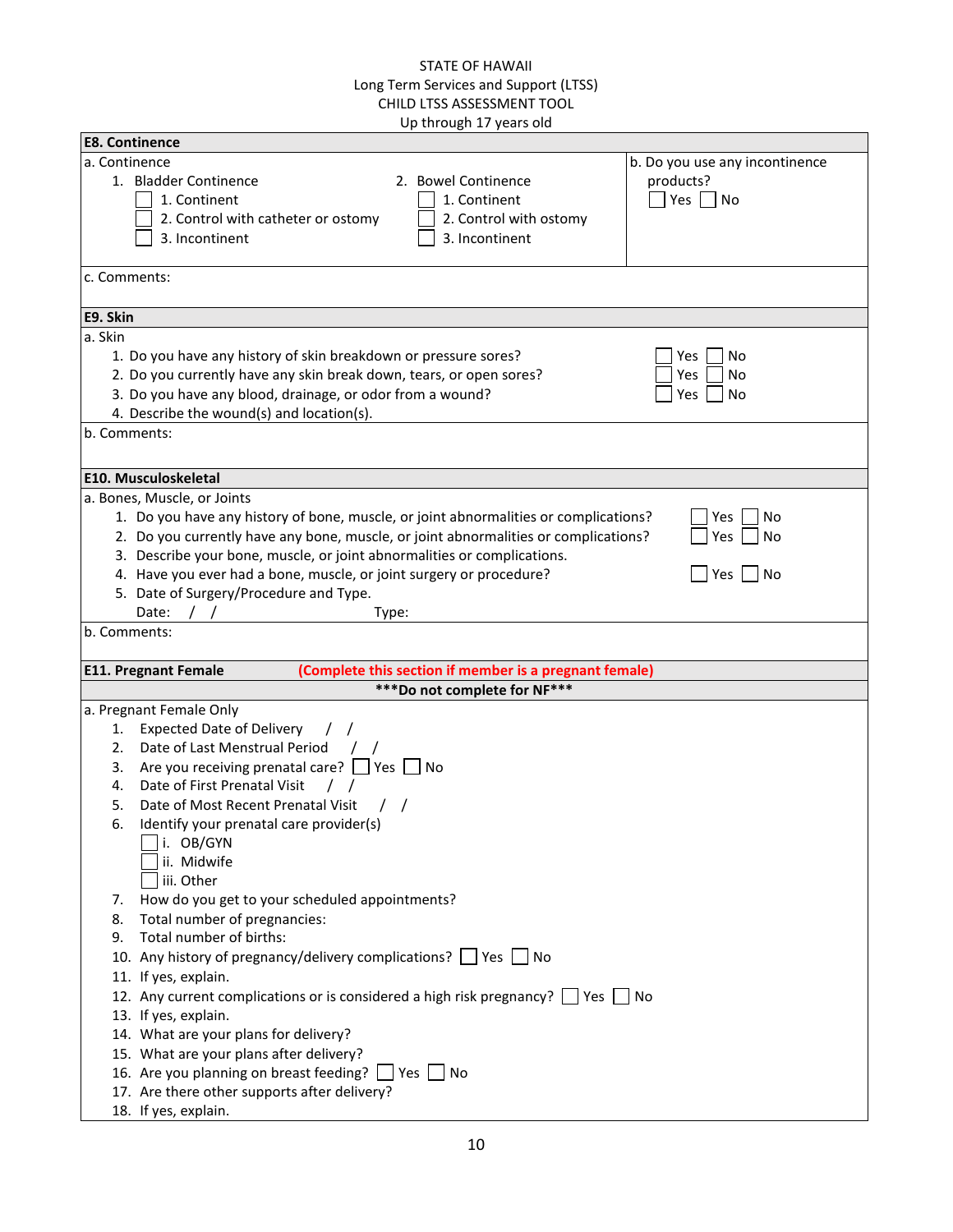| 19. Do you have plans for use of birth control after delivery?                                                              |               |
|-----------------------------------------------------------------------------------------------------------------------------|---------------|
| b. Comments:                                                                                                                |               |
| <b>SECTION F. DISEASE SPECIFIC QUESTIONS</b>                                                                                |               |
| Instructions: Complete disease specific questions for those that have been identified in Section C1. Disease Diagnosis(es). |               |
| SC will ask relevant questions appropriate to the member to gather information for SP. For members that have Asthma,        |               |
| Heart Disease or have a BMI greater than 30, also complete F11. Shortness of Breath.                                        |               |
| F1. Asthma                                                                                                                  |               |
| a. Asthma                                                                                                                   |               |
| 1. Briefly describe your current respiratory symptoms.                                                                      |               |
| 2. Are your symptoms getting better or worse in the last 12 months?                                                         |               |
| 3. Do you use a peak flow meter?                                                                                            | No<br>Yes     |
| 4. How often do you use a peak flow meter?                                                                                  |               |
| 5. Do you have a rescue inhaler?                                                                                            | No<br>Yes     |
| 6. How often do you use your rescue inhaler?                                                                                |               |
| 7. Do you use a nebulizer?                                                                                                  | Yes  <br>  No |
| 8. How often do you use your nebulizer?                                                                                     |               |
| 9. Do you know what triggers your respiratory condition?                                                                    | No<br>Yes     |
| 10. List your respiratory triggers.                                                                                         |               |
| 11. Are you having difficulty sleeping at night due to respiratory symptoms?                                                | No<br>Yes     |
| 12. Do you have difficulty performing activities of daily living (ADLs) due to respiratory symptoms?                        | Yes<br>No     |
| 13. If yes, do you receive help from family or is there a plan in place for managing your respiratory                       |               |
| condition? Explain.                                                                                                         | Yes<br>No     |
| 14. Explain your plan.                                                                                                      |               |
| b. Comments:                                                                                                                |               |
|                                                                                                                             |               |
| F2. Cancer                                                                                                                  |               |
| a. Cancer                                                                                                                   |               |
| 1. Are you currently being treated for cancer?                                                                              | No<br>Yes     |
| 2. What type of cancer?                                                                                                     |               |
| 3. Describe your current status.                                                                                            |               |
| b. Comments:                                                                                                                |               |
|                                                                                                                             |               |
| <b>F3. Diabetes</b>                                                                                                         |               |
| a. Diabetes                                                                                                                 |               |
| 1. Briefly describe your current symptoms related to your diabetes.                                                         |               |
| 2. Do you currently monitor your blood sugar levels?                                                                        | Yes<br>No     |
| 3. How often is blood sugar being monitored?                                                                                |               |
| 4. What is your usual blood sugar range? _                                                                                  |               |
| 5. What is your Glycohemoglobin or A1C level?                                                                               |               |
| 6. Has your doctor set a goal for your blood sugar range?                                                                   | Yes  <br>  No |
| 7. What is your doctor's recommended blood sugar range? _________                                                           |               |
| 8. Is there a plan in place for managing blood sugar levels?                                                                | Yes $\Box$ No |
| 9. If yes, explain.                                                                                                         |               |
| 10. Are you on insulin?                                                                                                     | $Yes \tN$     |
| 11. If yes, how do you administer your insulin, e.g., Injections, pump.                                                     |               |
| 12. Do you sense when your blood sugar levels are low?                                                                      | Yes $\Box$ No |
| 13. If yes, what are your symptoms?<br>14. Do you sense when your blood sugar levels are high?                              |               |
|                                                                                                                             |               |
|                                                                                                                             | Yes $\Box$ No |
| 15. If yes, what are your symptoms?<br>16. How do you manage your low blood sugar levels?                                   |               |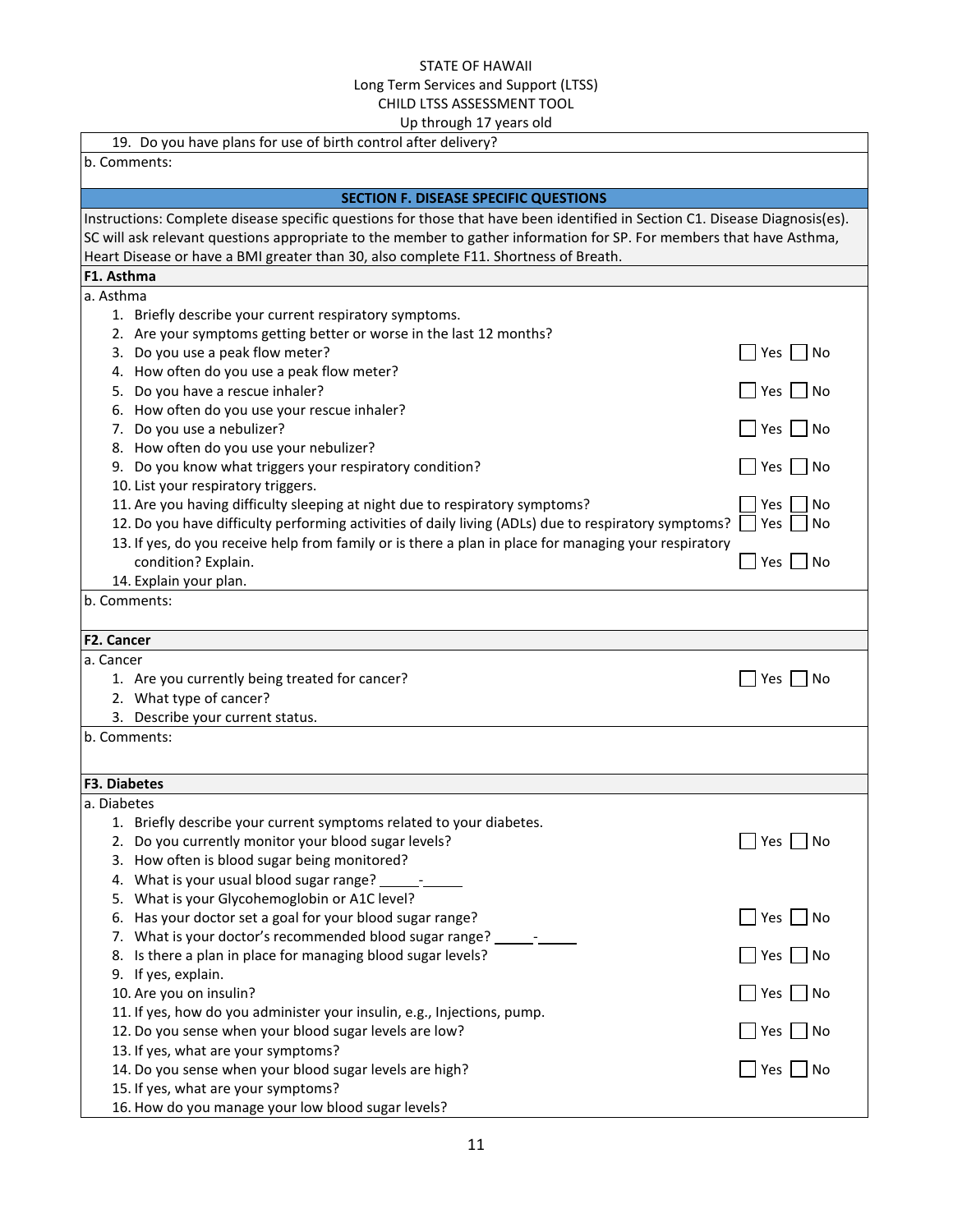|              | Up through 17 years old                                                                                     |              |
|--------------|-------------------------------------------------------------------------------------------------------------|--------------|
|              | 17. Do you have a blood pressure, heart, kidney or circulatory problems?                                    | No<br>Yes    |
|              | 18. If yes, explain.                                                                                        |              |
|              | 19. Have you had an eye exam in the last 12 months?                                                         | No<br>Yes    |
|              | 20. Do you regularly check your feet for any open cuts, sores, swelling, tingling or discoloration?         | Yes<br>No    |
|              | 21. Are your feet regularly checked by a doctor?                                                            | Yes<br>No    |
|              | 22. Do you have any amputations?                                                                            | Yes<br>No    |
|              | 23. If yes, describe location(s).                                                                           |              |
| b. Comments: |                                                                                                             |              |
|              |                                                                                                             |              |
|              | F4. End Stage Renal Disease (ESRD)                                                                          |              |
| a. ESRD      |                                                                                                             |              |
| 1.           | When were you diagnosed with renal failure?                                                                 |              |
| 2.           | Are you currently receiving dialysis? If Yes, complete the following questions:                             | Yes  <br>No  |
|              | i. Facility Name:                                                                                           |              |
|              | ii. Location:                                                                                               |              |
|              | iii. Telephone:                                                                                             |              |
| 3.           | What type of dialysis is currently being used?                                                              |              |
|              | i. Peritoneal                                                                                               |              |
|              | ii. Hemodialysis                                                                                            |              |
|              | iii. Other:                                                                                                 |              |
| 4.           | If peritoneal, who is assisting with your dialysis?                                                         |              |
| 5.           | Dialysis frequency                                                                                          |              |
|              | i. Daily                                                                                                    |              |
|              | ii. Three times per week                                                                                    |              |
|              | iii. Other:                                                                                                 |              |
| 6.           | Current access type for dialysis                                                                            |              |
|              | i. AV Fistula                                                                                               |              |
|              | ii. AV Graft                                                                                                |              |
|              | iii. Vas Cath                                                                                               |              |
| 7.           | Site most used                                                                                              |              |
|              | i. AV Fistula                                                                                               |              |
|              | ii. AV Graft                                                                                                |              |
|              | iii. Vas Cath                                                                                               |              |
| 8.           | Have you missed 1 or more dialysis appointments in the last 30 days?                                        | Yes  <br>No  |
| 9.           | If yes, explain.                                                                                            |              |
|              | 10. How do you get to your dialysis appointment?                                                            |              |
|              | 11. Do you have help or supports after your dialysis treatments?                                            |              |
|              | 12. Do you experience any problem(s) with your dialysis treatments?                                         | Yes  <br>∣No |
|              | 13. If yes, explain.                                                                                        |              |
| b. Comments: |                                                                                                             |              |
|              |                                                                                                             |              |
|              | <b>F5. Heart Disease</b>                                                                                    |              |
|              | a. Heart disease                                                                                            |              |
|              | 1. Do you have a heart condition?                                                                           | Yes<br>No    |
|              | If yes, explain.                                                                                            |              |
|              | 2. Have you had any heart surgeries?                                                                        | Yes<br>  No  |
|              | 3. If yes, what are the type(s) and dates of your heart procedure(s), e.g., valve surgery, catheterization. |              |
|              | Heart Procedure:<br>Date:                                                                                   |              |
|              | <b>Heart Procedure:</b><br>Date:                                                                            |              |
|              | 4. Have you experienced any of the following (Select all that apply)                                        |              |
|              | Palpitations (feels like butterflies, pounding, skipping a beat, racing)<br>i.                              |              |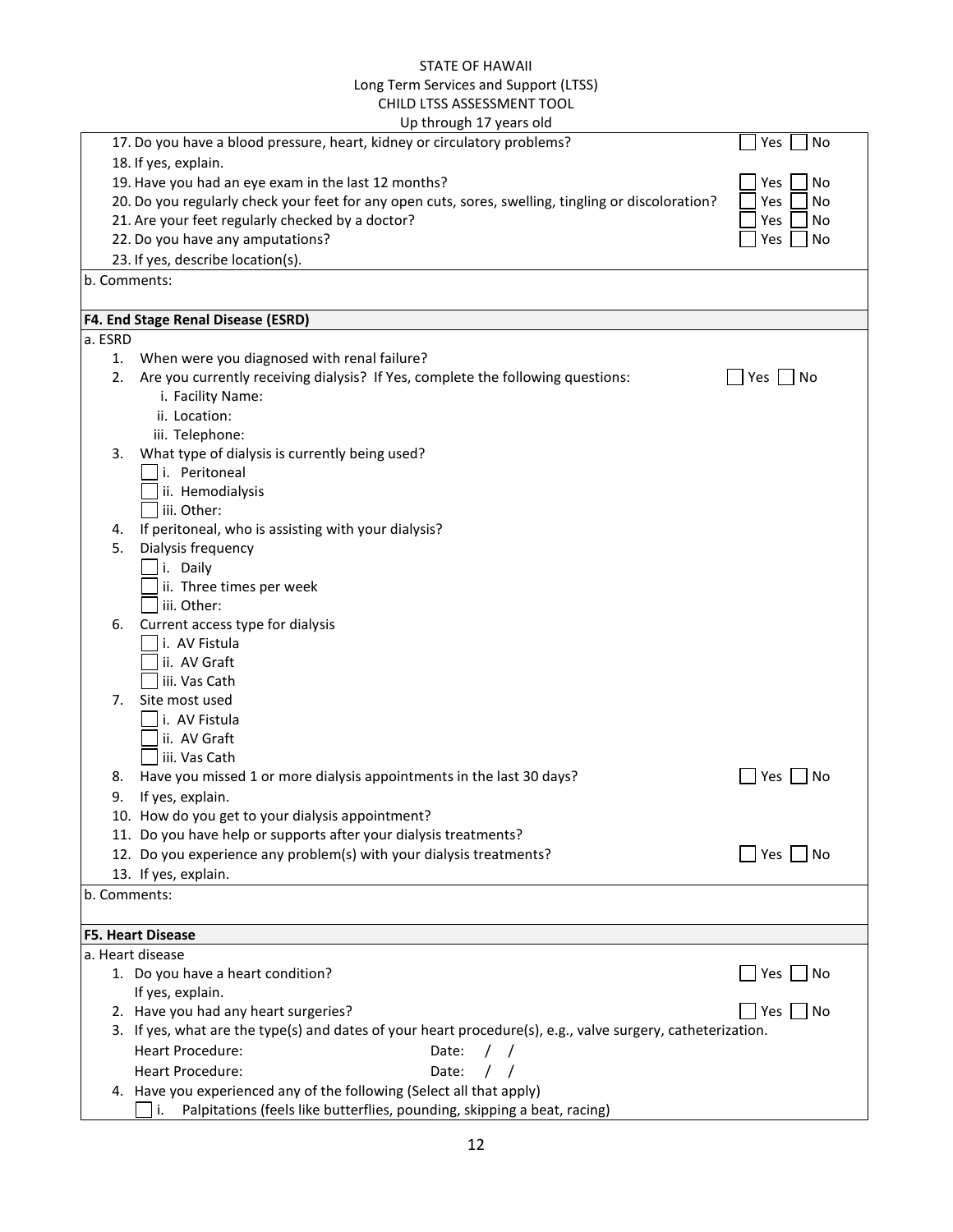|                             | Up through 17 years old                                                                                            |             |
|-----------------------------|--------------------------------------------------------------------------------------------------------------------|-------------|
|                             | Faster than normal heart rate (tachycardia)<br>ii.                                                                 |             |
|                             | iii. Slower than normal heart rate (bradycardia)                                                                   |             |
|                             | iv. Missing or skipping a heartbeat (irregular heart rhythm)                                                       |             |
|                             | v. Swelling below the knee or feet                                                                                 |             |
|                             | vi. Dizziness or feel like passing out (syncope)                                                                   |             |
|                             | vii. Rapid Breathing                                                                                               |             |
|                             | viii. Pallor or Discoloration of hands, feet or lips                                                               |             |
|                             | ix. Excessive tiredness, decreased energy                                                                          |             |
|                             | Drop in oxygen saturation<br><b>x.</b>                                                                             |             |
|                             | 5. Do you get tired easily when walking shore distances or walking up or down stairs?                              | Yes<br>No   |
|                             | 6. How do you know that your heart condition is getting worse (i.e., weight gain, shortness of breath, swelling of |             |
|                             | lower extremities, facial droop, aphasia, angina, lightheadedness etc.)                                            |             |
|                             | 7. Do you regularly check your weight?                                                                             | Yes<br>No   |
|                             | 8. Do you regularly check your blood pressure?                                                                     | Yes<br>No   |
|                             | 9. Do you regularly check your pulse?                                                                              | Yes<br>No   |
|                             | b. Comments:                                                                                                       |             |
|                             |                                                                                                                    |             |
|                             | F6. Hepatitis B/C                                                                                                  |             |
|                             | a. Hepatitis B/C                                                                                                   |             |
|                             | 1. Briefly describe your current symptoms related to your condition.                                               |             |
|                             | 2. Are you experiencing any side effects from the medications?                                                     | Yes<br>No   |
|                             | 3. Do you have any supports?                                                                                       | No<br>Yes   |
|                             | 4. Do you need further support?                                                                                    | Yes<br>No   |
|                             | 5. If no, do you anticipate needing support in the future?                                                         | Yes<br>No   |
|                             | 6. Able to travel to scheduled doctor appointments?                                                                | Yes<br>No   |
|                             |                                                                                                                    |             |
|                             | b. Comments:                                                                                                       |             |
|                             |                                                                                                                    |             |
|                             | F7. High Blood Pressure                                                                                            |             |
|                             | a. High blood pressure                                                                                             |             |
|                             | 1. Briefly describe your current symptoms related to your high blood pressure.                                     |             |
|                             | 2. Do you currently monitor your blood pressure levels?                                                            | Yes<br>No   |
|                             | 3. How often is blood pressure being monitored?                                                                    |             |
|                             | 4. Has your doctor set a goal for your blood pressure range?                                                       | No<br>Yes   |
|                             | 5. What is your doctor's recommended blood pressure range?                                                         |             |
|                             | 6. Is there a plan in place for managing blood pressure?                                                           | Yes  <br>No |
|                             | 7. If yes, explain.                                                                                                |             |
|                             | 8. Do you have high blood sugar, kidney or circulatory problems?                                                   | No<br>Yes   |
|                             | 9. If yes, explain.                                                                                                |             |
|                             | 10. List your current symptoms that would indicate your high blood pressure is getting worse                       |             |
|                             | (i. e., chest pressure/discomfort, shortness of breath, headache etc.)                                             |             |
|                             | 11. Are you able to list your symptoms?                                                                            | Yes<br>No   |
|                             | b. Comments:                                                                                                       |             |
|                             |                                                                                                                    |             |
|                             |                                                                                                                    |             |
|                             |                                                                                                                    |             |
|                             | 1. Identify the current stage of your disease (HIV/AIDS).                                                          |             |
| F8. HIV/AIDS<br>a. HIV/AIDS | i. Acute Infection                                                                                                 |             |
|                             | ii. Clinical latency (inactivity or dormancy)                                                                      |             |
|                             | iii. AIDS<br>iv. Unknown                                                                                           |             |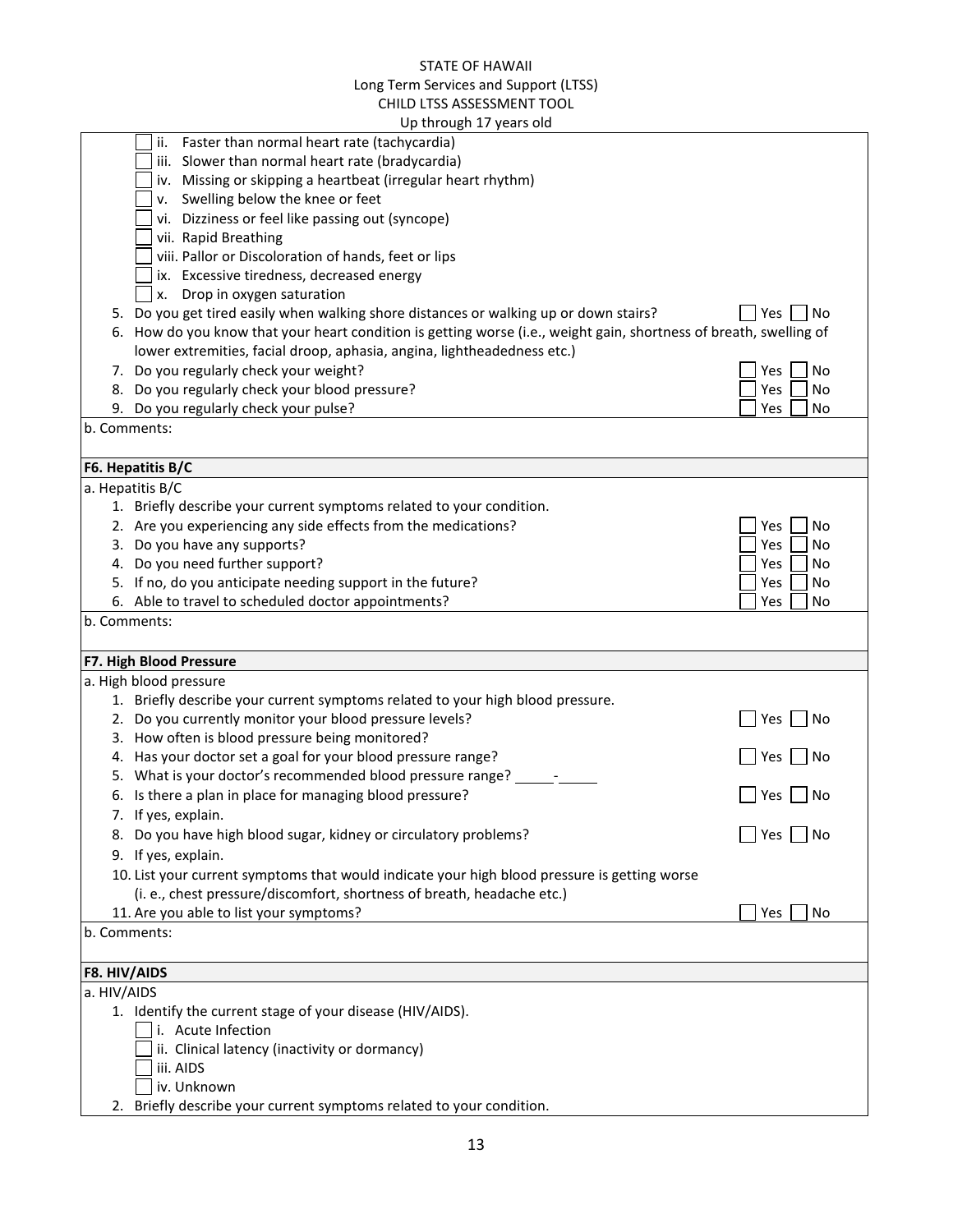| Up through 17 years old                                                                                                                                                                            |                               |
|----------------------------------------------------------------------------------------------------------------------------------------------------------------------------------------------------|-------------------------------|
| 3. Experiencing any side effects from the medications?                                                                                                                                             | Yes<br>No                     |
| 4. Do you have any help?                                                                                                                                                                           | Yes<br>No                     |
| 5. Do you need further help?                                                                                                                                                                       | Yes<br>No                     |
| 6. If no, do you anticipate needing support in the future?                                                                                                                                         | Yes<br>No                     |
| 7. Able to travel to scheduled doctor appointments?                                                                                                                                                | Yes<br>No                     |
| b. Comments:                                                                                                                                                                                       |                               |
|                                                                                                                                                                                                    |                               |
| <b>F9. Seizures</b>                                                                                                                                                                                |                               |
| a. Seizures                                                                                                                                                                                        |                               |
| 1. Describe what happens when you have a seizure(s):                                                                                                                                               |                               |
| 2. How often do you have seizures?                                                                                                                                                                 |                               |
| 3. When did you last see a doctor about your seizures?                                                                                                                                             |                               |
| 4. Have you had any change in your symptoms or seizures that your doctor is not aware of?<br>5. Are there things that can cause your seizures such as fever, bright lights, and certain illnesses? | Yes<br>No<br><b>Yes</b><br>No |
|                                                                                                                                                                                                    |                               |
| 6. If yes, describe.<br>7. Do you usually know when a seizure is going to happen?                                                                                                                  | Yes<br>l No                   |
| 8. If yes, describe.                                                                                                                                                                               |                               |
| 9. When is the last time you had a seizure?                                                                                                                                                        |                               |
| 10. How long does the seizure usually last?                                                                                                                                                        |                               |
| 11. Do others living with you know what to do to keep you safe when you have a seizure?                                                                                                            | Yes $\Box$<br>No              |
| 12. If yes, describe.                                                                                                                                                                              |                               |
| 13. Have you been told by your doctor when to call 911?                                                                                                                                            | Yes<br>No                     |
| 14. If yes, describe.                                                                                                                                                                              |                               |
| 15. Have others living with you been trained in CPR?                                                                                                                                               | No<br>Yes                     |
| b. Comments:                                                                                                                                                                                       |                               |
|                                                                                                                                                                                                    |                               |
|                                                                                                                                                                                                    |                               |
| <b>F10. Shortness of Breath</b>                                                                                                                                                                    |                               |
| a. Shortness of breath                                                                                                                                                                             |                               |
| 1. How would you describe your shortness of breath, e.g., mild, moderate, severe.<br>2. When do you experience shortness of breath?                                                                |                               |
| 3. What relieves your shortness of breath?                                                                                                                                                         |                               |
| 4. Is there a plan in place for managing your shortness of breath?                                                                                                                                 | Yes<br>No                     |
| 5. If yes, explain.                                                                                                                                                                                |                               |
| b. Comments:                                                                                                                                                                                       |                               |
|                                                                                                                                                                                                    |                               |
| F11. Transplant                                                                                                                                                                                    |                               |
| a. Transplant                                                                                                                                                                                      |                               |
| 1. Have you had a transplant?                                                                                                                                                                      | $Yes \tN$                     |
| 2. What type of transplant?                                                                                                                                                                        |                               |
| 3. Describe your current status.                                                                                                                                                                   |                               |
| b. Comments:                                                                                                                                                                                       |                               |
|                                                                                                                                                                                                    |                               |
| <b>SECTION G. TRANSPORTATION</b>                                                                                                                                                                   |                               |
| *** Do not complete for NF***                                                                                                                                                                      |                               |
| a. Assessor Determination                                                                                                                                                                          |                               |
| 1. Is the member alert and aware of surroundings?                                                                                                                                                  | <b>No</b><br>Yes              |
| 2. Is the member able to understand and respond to verbal commands?                                                                                                                                | Yes<br><b>No</b>              |
| b. Transportation                                                                                                                                                                                  |                               |
| 1. Current Mode of Transportation (Select all that apply)                                                                                                                                          |                               |
| Family vehicle<br>i.                                                                                                                                                                               |                               |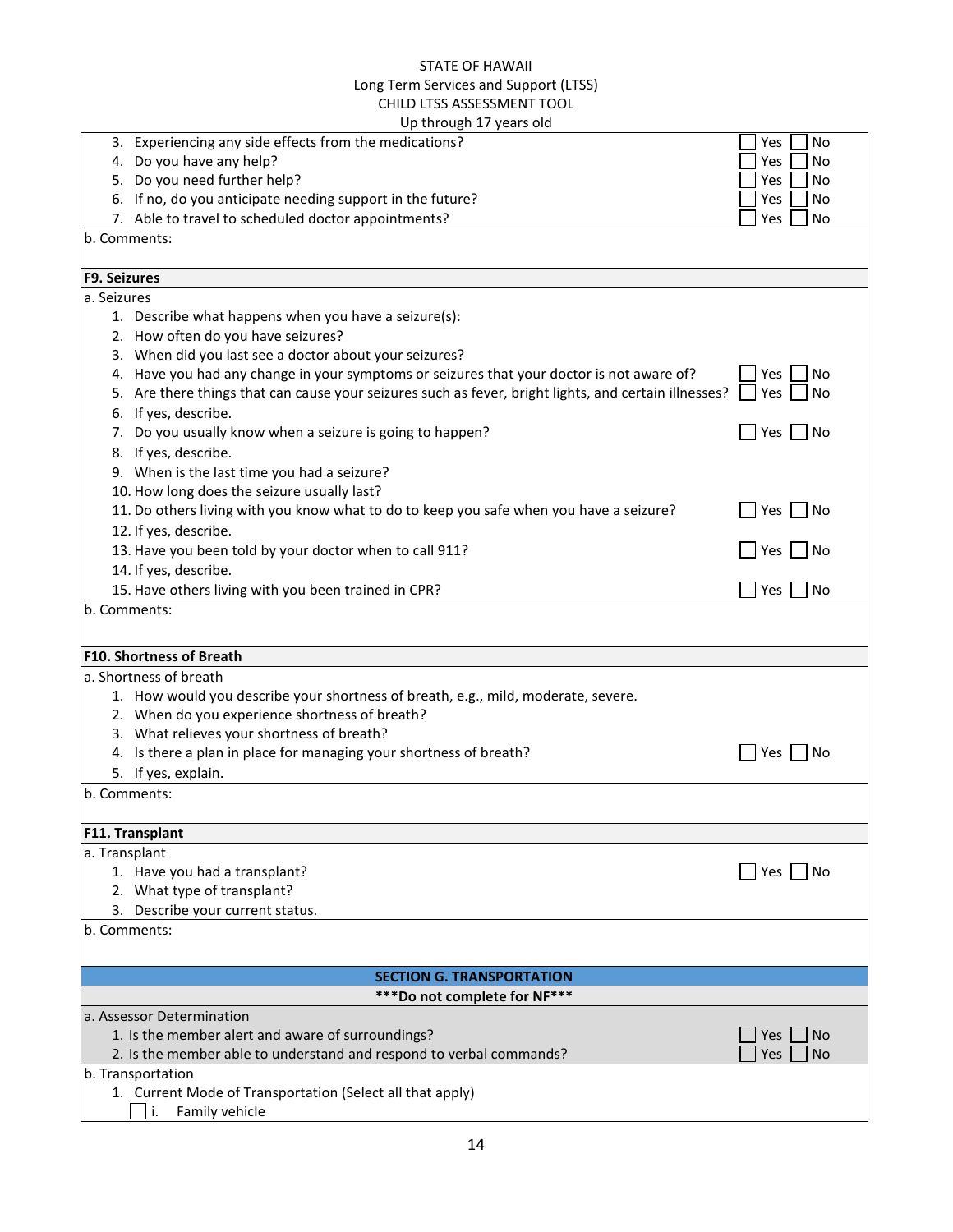|                                                                                                                                                                                                                                                                                                                                                                                                                                                                                                                                                                                                                                                                                                                                                                                                                                                                                                                                                                                                              |                                               | Up through 17 years old |     |                         |                                                                                         |  |
|--------------------------------------------------------------------------------------------------------------------------------------------------------------------------------------------------------------------------------------------------------------------------------------------------------------------------------------------------------------------------------------------------------------------------------------------------------------------------------------------------------------------------------------------------------------------------------------------------------------------------------------------------------------------------------------------------------------------------------------------------------------------------------------------------------------------------------------------------------------------------------------------------------------------------------------------------------------------------------------------------------------|-----------------------------------------------|-------------------------|-----|-------------------------|-----------------------------------------------------------------------------------------|--|
| Friend's vehicle<br>ii.<br>iii. Public transportation<br>a. Bus<br>b. Handi van<br>iv. Van<br>a. Curb to curb<br>b. Door to door<br>c. Gurney<br>v. Taxi<br>vi. Air Travel for specialist care<br>vii. Other:<br>2. Able to use public transportation or someone regularly transports you to medical services?<br>3. If no, explain.<br>4. Able to ambulate without assistance (with or without device, to include wheelchair)?<br>5. Able to ambulate to the local bus stop (both house and medical appointments)?<br>6. If no, explain.<br>7. If wheelchair bound are you able to self-propel to curb side for pick up?<br>8. If wheelchair bound, are you able to transfer in and out of vehicle without assistance?<br>9. Requires a nurse for medical appointments.<br>10. If the member needs assistance, do you have an attendant?<br>11. Does the member require any medical equipment when traveling?<br>12. If yes, list medical equipment (e.g., ventilator, suction machine, feeding pump, etc.) |                                               |                         |     |                         | Yes<br>No<br>Yes<br>No<br>No<br>Yes<br>No<br>Yes<br>No<br>Yes<br>Yes<br>No<br>Yes<br>No |  |
| 13. Reason member is unable to get to curb side alone (Select all that apply)                                                                                                                                                                                                                                                                                                                                                                                                                                                                                                                                                                                                                                                                                                                                                                                                                                                                                                                                |                                               |                         |     |                         |                                                                                         |  |
| i. Attendant is unable to help member to curb side                                                                                                                                                                                                                                                                                                                                                                                                                                                                                                                                                                                                                                                                                                                                                                                                                                                                                                                                                           |                                               |                         |     |                         |                                                                                         |  |
| ii. Member is bedbound                                                                                                                                                                                                                                                                                                                                                                                                                                                                                                                                                                                                                                                                                                                                                                                                                                                                                                                                                                                       |                                               |                         |     |                         |                                                                                         |  |
| iii. Member is non ambulatory                                                                                                                                                                                                                                                                                                                                                                                                                                                                                                                                                                                                                                                                                                                                                                                                                                                                                                                                                                                |                                               |                         |     |                         |                                                                                         |  |
| iv. Member is unable to transfer or receive assistance                                                                                                                                                                                                                                                                                                                                                                                                                                                                                                                                                                                                                                                                                                                                                                                                                                                                                                                                                       |                                               |                         |     |                         |                                                                                         |  |
| c. Comments:                                                                                                                                                                                                                                                                                                                                                                                                                                                                                                                                                                                                                                                                                                                                                                                                                                                                                                                                                                                                 |                                               |                         |     |                         |                                                                                         |  |
|                                                                                                                                                                                                                                                                                                                                                                                                                                                                                                                                                                                                                                                                                                                                                                                                                                                                                                                                                                                                              |                                               |                         |     |                         |                                                                                         |  |
|                                                                                                                                                                                                                                                                                                                                                                                                                                                                                                                                                                                                                                                                                                                                                                                                                                                                                                                                                                                                              | <b>SECTION H. HOME ENVIRONMENT</b>            |                         |     |                         |                                                                                         |  |
| a. Current Home                                                                                                                                                                                                                                                                                                                                                                                                                                                                                                                                                                                                                                                                                                                                                                                                                                                                                                                                                                                              | ***Do not complete for NF***                  |                         |     |                         |                                                                                         |  |
| 1. Where are you currently living? (Select all that apply)                                                                                                                                                                                                                                                                                                                                                                                                                                                                                                                                                                                                                                                                                                                                                                                                                                                                                                                                                   |                                               |                         |     |                         |                                                                                         |  |
| i. Own House                                                                                                                                                                                                                                                                                                                                                                                                                                                                                                                                                                                                                                                                                                                                                                                                                                                                                                                                                                                                 | iv. Rented Apartment                          |                         |     | vii. Hawaiian Homestead |                                                                                         |  |
| ii. Own Apartment                                                                                                                                                                                                                                                                                                                                                                                                                                                                                                                                                                                                                                                                                                                                                                                                                                                                                                                                                                                            | v. Relative/Friend's House<br>viii. Section 8 |                         |     |                         |                                                                                         |  |
| iii. Rented House<br>$\Box$ vi. Public Housing<br>ix. Other:                                                                                                                                                                                                                                                                                                                                                                                                                                                                                                                                                                                                                                                                                                                                                                                                                                                                                                                                                 |                                               |                         |     |                         |                                                                                         |  |
| 2. Do you feel safe in your neighborhood?<br>No<br>Yes                                                                                                                                                                                                                                                                                                                                                                                                                                                                                                                                                                                                                                                                                                                                                                                                                                                                                                                                                       |                                               |                         |     |                         |                                                                                         |  |
| 3. Does the building have a secured lobby?<br>Yes  <br>No<br>N/A<br>4. If yes, entry code and/or entry directions.                                                                                                                                                                                                                                                                                                                                                                                                                                                                                                                                                                                                                                                                                                                                                                                                                                                                                           |                                               |                         |     |                         |                                                                                         |  |
| 5. Is there an elevator in building?<br>$No$ $N/A$<br>Yes                                                                                                                                                                                                                                                                                                                                                                                                                                                                                                                                                                                                                                                                                                                                                                                                                                                                                                                                                    |                                               |                         |     |                         |                                                                                         |  |
| 6. Is your home accessible to wheelchairs or other assistive devices?<br>Yes<br>No                                                                                                                                                                                                                                                                                                                                                                                                                                                                                                                                                                                                                                                                                                                                                                                                                                                                                                                           |                                               |                         |     |                         |                                                                                         |  |
| 7. Identify the accessible Locations. (Select all that apply)                                                                                                                                                                                                                                                                                                                                                                                                                                                                                                                                                                                                                                                                                                                                                                                                                                                                                                                                                |                                               |                         |     |                         |                                                                                         |  |
| i. Doorways                                                                                                                                                                                                                                                                                                                                                                                                                                                                                                                                                                                                                                                                                                                                                                                                                                                                                                                                                                                                  |                                               |                         |     |                         |                                                                                         |  |
| ii. Hallway                                                                                                                                                                                                                                                                                                                                                                                                                                                                                                                                                                                                                                                                                                                                                                                                                                                                                                                                                                                                  |                                               |                         |     |                         |                                                                                         |  |
| iii. Bathroom<br>iv. Exits                                                                                                                                                                                                                                                                                                                                                                                                                                                                                                                                                                                                                                                                                                                                                                                                                                                                                                                                                                                   |                                               |                         |     |                         |                                                                                         |  |
|                                                                                                                                                                                                                                                                                                                                                                                                                                                                                                                                                                                                                                                                                                                                                                                                                                                                                                                                                                                                              | Adequate                                      | Inadequate              | N/A |                         | Comments                                                                                |  |
| b. Exterior Assessment                                                                                                                                                                                                                                                                                                                                                                                                                                                                                                                                                                                                                                                                                                                                                                                                                                                                                                                                                                                       |                                               |                         |     |                         |                                                                                         |  |
| Walkways free of clutter                                                                                                                                                                                                                                                                                                                                                                                                                                                                                                                                                                                                                                                                                                                                                                                                                                                                                                                                                                                     |                                               |                         |     |                         |                                                                                         |  |
| Ramps/handrails safe                                                                                                                                                                                                                                                                                                                                                                                                                                                                                                                                                                                                                                                                                                                                                                                                                                                                                                                                                                                         |                                               |                         |     | #Exits                  | Accessible                                                                              |  |
|                                                                                                                                                                                                                                                                                                                                                                                                                                                                                                                                                                                                                                                                                                                                                                                                                                                                                                                                                                                                              |                                               |                         |     | Locations               |                                                                                         |  |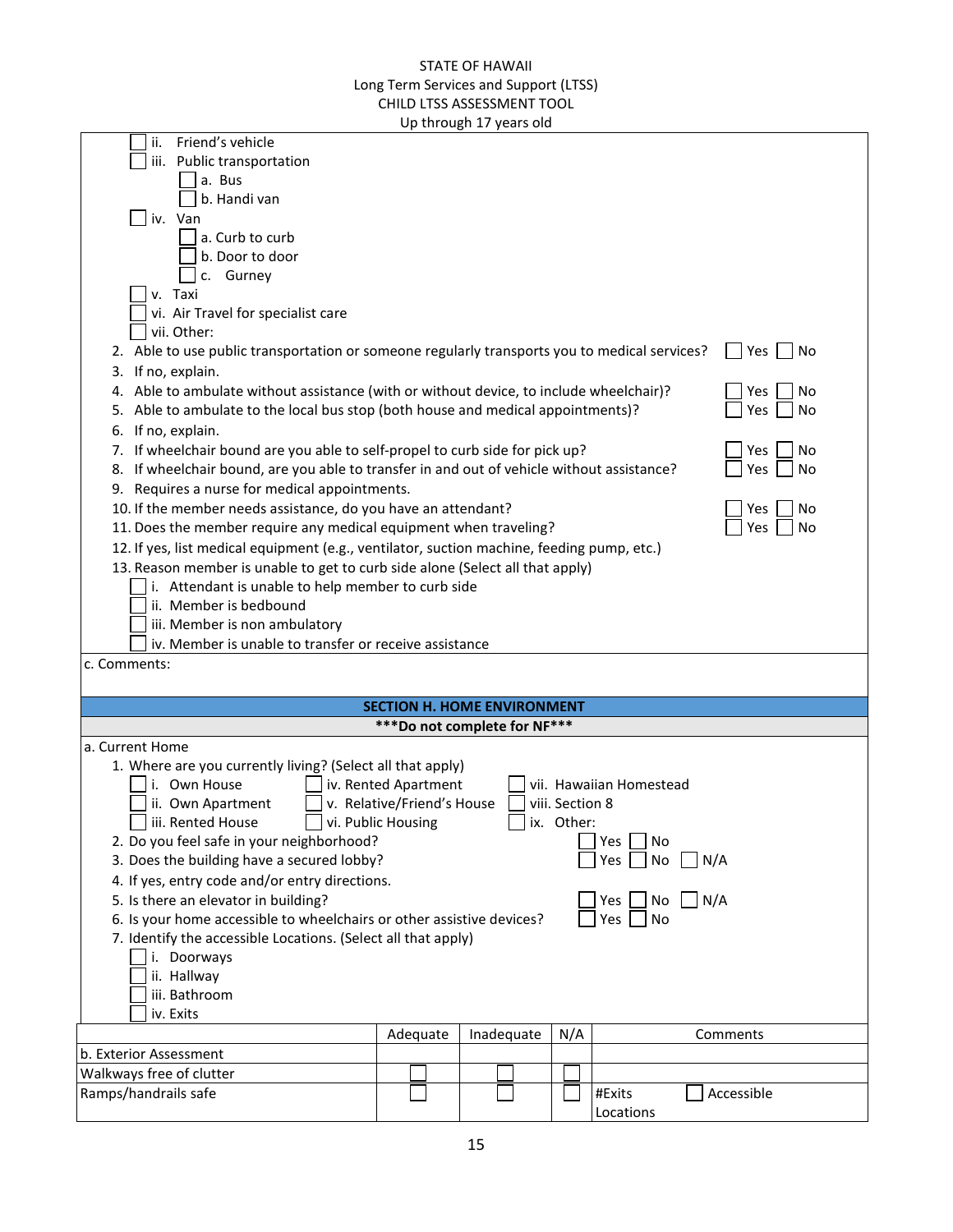|                         |                                                                                                                                                                                                                                                                  |                           | Up through 17 years old       |                 |               |
|-------------------------|------------------------------------------------------------------------------------------------------------------------------------------------------------------------------------------------------------------------------------------------------------------|---------------------------|-------------------------------|-----------------|---------------|
| Stair safe              |                                                                                                                                                                                                                                                                  |                           |                               | #steps/exit     |               |
| Safe water source       |                                                                                                                                                                                                                                                                  |                           |                               | Water catchment |               |
| Other:                  |                                                                                                                                                                                                                                                                  |                           |                               |                 |               |
| c. Interior Assessment  |                                                                                                                                                                                                                                                                  |                           |                               |                 |               |
|                         | Clear pathway to exit/entry                                                                                                                                                                                                                                      |                           |                               |                 |               |
|                         | Sturdy floors (other structural)                                                                                                                                                                                                                                 |                           |                               |                 |               |
| Handrails safe          |                                                                                                                                                                                                                                                                  |                           |                               |                 |               |
| Stairs safe             |                                                                                                                                                                                                                                                                  |                           |                               | #steps/exit     |               |
|                         |                                                                                                                                                                                                                                                                  |                           |                               | Locations       |               |
|                         | Free of trash accumulation/trash disposal                                                                                                                                                                                                                        |                           |                               |                 |               |
| Lighting                |                                                                                                                                                                                                                                                                  |                           |                               |                 |               |
|                         | Tacked down rugs and carpets                                                                                                                                                                                                                                     |                           |                               |                 |               |
|                         | Visible cords/electrical circuits safe                                                                                                                                                                                                                           |                           |                               |                 |               |
|                         | Telephone service and accessibility                                                                                                                                                                                                                              |                           |                               |                 |               |
|                         | Smoke/fire detector or fire extinguisher                                                                                                                                                                                                                         |                           |                               | Locations       |               |
| operational             |                                                                                                                                                                                                                                                                  |                           |                               |                 |               |
|                         | Grab bars/support structures                                                                                                                                                                                                                                     |                           |                               | Locations       |               |
|                         | Bathing/hand washing facilities                                                                                                                                                                                                                                  |                           |                               | Hot water       | Running water |
|                         | Food preparation areas clean                                                                                                                                                                                                                                     |                           |                               |                 |               |
| Cooking appliances safe |                                                                                                                                                                                                                                                                  |                           |                               | Stove           | Fridge        |
|                         |                                                                                                                                                                                                                                                                  |                           |                               | Freezer         | Microwave     |
| Food storage safe       |                                                                                                                                                                                                                                                                  |                           |                               |                 |               |
|                         | Pets in house (cats, dogs, etc.) secured.                                                                                                                                                                                                                        |                           |                               |                 |               |
| Laundry                 |                                                                                                                                                                                                                                                                  |                           |                               | Washer          | Dryer         |
|                         | Insects/other pests or rodents                                                                                                                                                                                                                                   |                           |                               |                 |               |
| Smoke-free house        |                                                                                                                                                                                                                                                                  |                           |                               |                 |               |
|                         | Guns/weapons (locked/unlocked)                                                                                                                                                                                                                                   |                           |                               |                 |               |
|                         | Sufficient space for equipment/supplies                                                                                                                                                                                                                          |                           |                               | Generator       |               |
| Home ventilation        |                                                                                                                                                                                                                                                                  |                           |                               | Too hot         | Too cold      |
| Other:                  |                                                                                                                                                                                                                                                                  |                           |                               |                 |               |
| d. Comments             |                                                                                                                                                                                                                                                                  |                           |                               |                 |               |
|                         |                                                                                                                                                                                                                                                                  |                           | <b>I. EMERGENCY PLANNING</b>  |                 |               |
|                         |                                                                                                                                                                                                                                                                  |                           | *** Do not complete for NF*** |                 |               |
| a. Emergency Contact(s) |                                                                                                                                                                                                                                                                  |                           |                               |                 |               |
|                         | Name                                                                                                                                                                                                                                                             | Relationship<br>to member | Address                       | Phone number    | Email address |
| 1. Primary              |                                                                                                                                                                                                                                                                  |                           |                               |                 |               |
| 2. Secondary            |                                                                                                                                                                                                                                                                  |                           |                               |                 |               |
| b. Emergency Plan       | 1. Describe your Fire Evacuation Plan (Attach floor plan).<br>2. Describe your Disaster Evacuation Plan.<br>3. Where is the nearest Emergency Shelter:<br>4. Describe your Power Outage Back up Plan/Equipment.<br>5. Location of your fuse box/circuit breaker. |                           |                               |                 |               |
|                         | 6. Location of your water turn off valve.<br>7. Is your Individualized Emergency Back-up Plan Form completed?   Yes                                                                                                                                              |                           |                               | No              |               |

7. Is your Individualized Emergency Back-up Plan Form completed? [14] Yes [14] No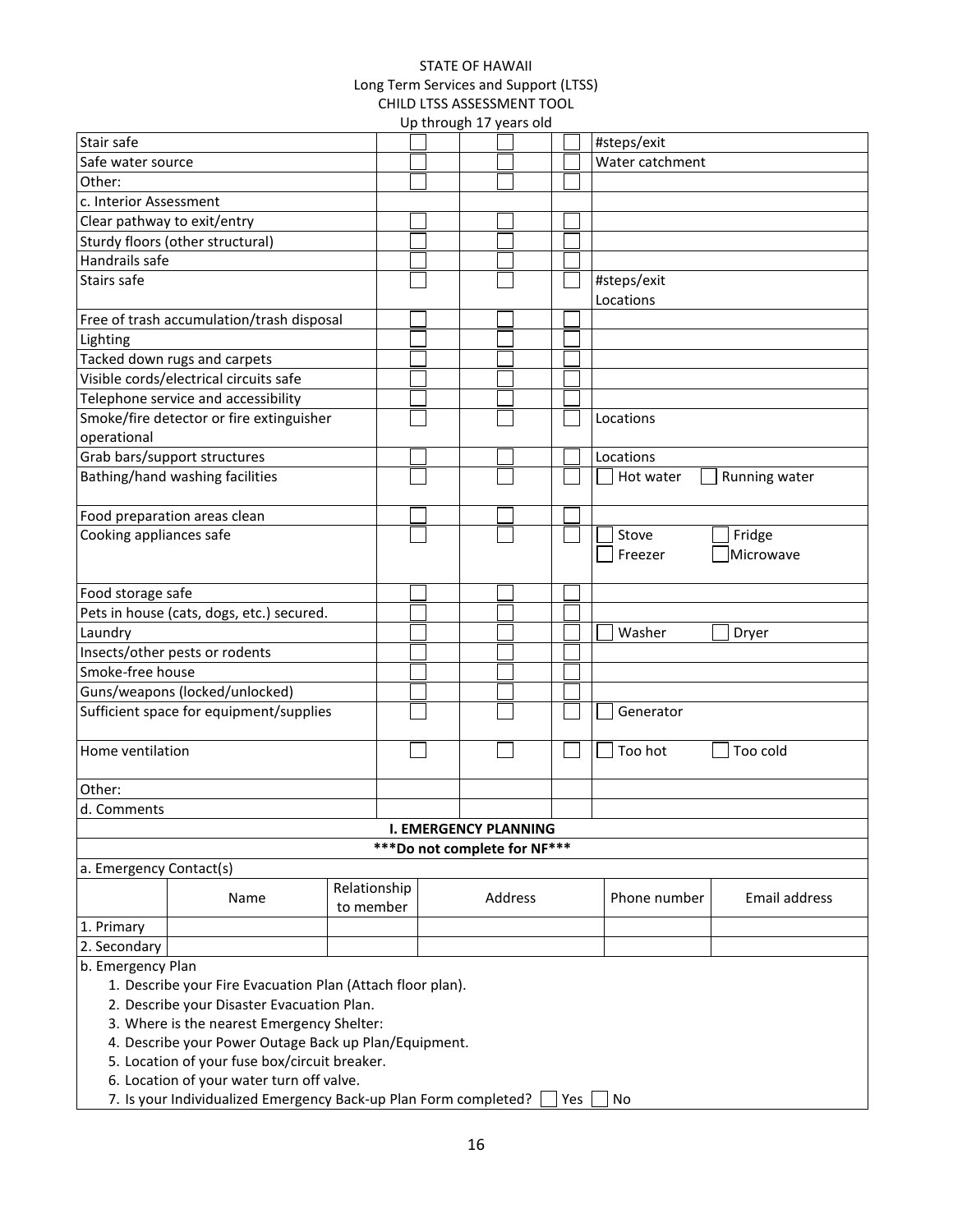| c. Comments:                                                                |          |                                |          |          |  |
|-----------------------------------------------------------------------------|----------|--------------------------------|----------|----------|--|
|                                                                             |          | <b>SECTION J. MEMBER NEEDS</b> |          |          |  |
| J1. Treatments and Therapy Needs                                            |          |                                |          |          |  |
| a. List Treatment and Therapy Needs                                         |          |                                |          |          |  |
| Treatment/Therapy(ies)                                                      |          | Frequency                      |          | Comments |  |
|                                                                             |          |                                |          |          |  |
|                                                                             |          |                                |          |          |  |
|                                                                             |          |                                |          |          |  |
|                                                                             |          |                                |          |          |  |
|                                                                             |          |                                |          |          |  |
| J2. Medical Equipment and Supply Needs                                      |          |                                |          |          |  |
| a. List Medical Equipment and Supply Needs<br>Medical Equipment/Supply(ies) |          | Type/Description               |          |          |  |
|                                                                             |          |                                |          | Comments |  |
|                                                                             |          |                                |          |          |  |
|                                                                             |          |                                |          |          |  |
|                                                                             |          |                                |          |          |  |
|                                                                             |          |                                |          |          |  |
| J3. HCBS Needs                                                              |          |                                |          |          |  |
| a. List HCBS Service(s) Needs                                               |          |                                |          |          |  |
| <b>HCBS Service(s)</b>                                                      |          | Frequency                      |          | Comments |  |
|                                                                             |          |                                |          |          |  |
|                                                                             |          |                                |          |          |  |
|                                                                             |          |                                |          |          |  |
|                                                                             |          |                                |          |          |  |
|                                                                             |          |                                |          |          |  |
| <b>J4. Institutional Needs</b>                                              |          |                                |          |          |  |
| a. List Institutional Needs                                                 |          |                                |          |          |  |
| <b>HCBS Service(s)</b>                                                      |          |                                | Comments |          |  |
|                                                                             |          |                                |          |          |  |
|                                                                             |          |                                |          |          |  |
|                                                                             |          |                                |          |          |  |
|                                                                             |          |                                |          |          |  |
| J5. Referrals                                                               |          |                                |          |          |  |
| a. Referrals                                                                |          |                                |          |          |  |
| Service                                                                     | Comments |                                |          |          |  |
|                                                                             |          |                                |          |          |  |
|                                                                             |          |                                |          |          |  |
|                                                                             |          |                                |          |          |  |
|                                                                             |          |                                |          |          |  |
|                                                                             |          | <b>SECTION K. EDUCATION</b>    |          |          |  |
| a. List Education                                                           |          |                                |          |          |  |
| <b>Education that was Provided</b>                                          |          | <b>Education Needs</b>         |          | Comments |  |
|                                                                             |          |                                |          |          |  |
|                                                                             |          |                                |          |          |  |
|                                                                             |          |                                |          |          |  |
|                                                                             |          |                                |          |          |  |
|                                                                             |          |                                |          |          |  |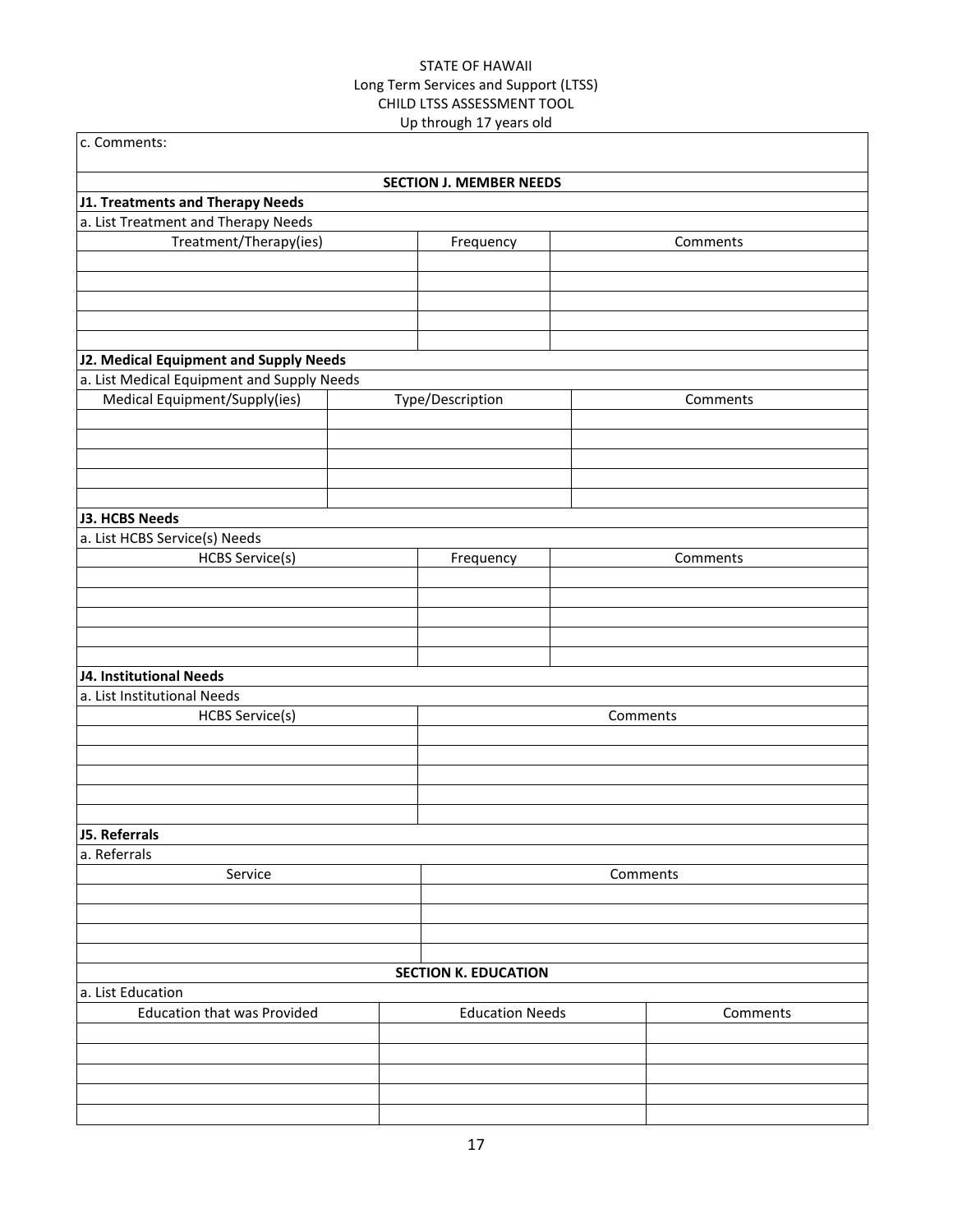Up through 17 years old

# **SECTION L. SUMMARY/ADDITIONAL INFORMATION**

| a. Instructions: Provide a brief summary of visit. Include additional information that affects the delivery of services i.e., any |                                                   |                                                       |  |  |  |  |  |
|-----------------------------------------------------------------------------------------------------------------------------------|---------------------------------------------------|-------------------------------------------------------|--|--|--|--|--|
| barriers and identify any needs that require follow up.                                                                           |                                                   |                                                       |  |  |  |  |  |
| <b>APPENDICES</b>                                                                                                                 |                                                   |                                                       |  |  |  |  |  |
|                                                                                                                                   | <b>Appendix A. Treatments and Therapies</b>       |                                                       |  |  |  |  |  |
| 1.                                                                                                                                | BiPAP/CPAP                                        | 13. Palliative care                                   |  |  |  |  |  |
| 2.                                                                                                                                | Catheter care                                     | 14. Personal Emergency Response System (PERS)         |  |  |  |  |  |
| 3.                                                                                                                                | Chemotherapy                                      | 15. Physical therapy                                  |  |  |  |  |  |
| 4.                                                                                                                                | Chest physiotherapy                               | 16. Psychological therapy                             |  |  |  |  |  |
| 5.                                                                                                                                | Cough Insufflator/Exsufflator*                    | 17. Radiation                                         |  |  |  |  |  |
| 6.                                                                                                                                | Dialysis                                          | 18. Respiratory therapy                               |  |  |  |  |  |
| 7.                                                                                                                                | Enteral Feeding*                                  | 19. Speech language therapy                           |  |  |  |  |  |
| 8.                                                                                                                                | Home Health                                       | 20. Suctioning*                                       |  |  |  |  |  |
| 9.                                                                                                                                | Hospice care                                      | 21. Tracheostomy care*                                |  |  |  |  |  |
|                                                                                                                                   | 10. IV therapy*                                   | 22. Transfusion                                       |  |  |  |  |  |
|                                                                                                                                   | 11. Occupational therapy                          | 23. Ventilator care*                                  |  |  |  |  |  |
|                                                                                                                                   | 12. Oxygen therapy                                | 24. Wound care*                                       |  |  |  |  |  |
|                                                                                                                                   |                                                   | 99. Other                                             |  |  |  |  |  |
|                                                                                                                                   | <b>Appendix B. Medical Equipment and Supplies</b> |                                                       |  |  |  |  |  |
|                                                                                                                                   | 1. Bath chair/shower bench                        | 16. Oxygen concentrator*                              |  |  |  |  |  |
| 2.                                                                                                                                | BiPAP/CPAP                                        | 17. Oxygen tank*                                      |  |  |  |  |  |
| 3.                                                                                                                                | Cane                                              | 18. Patient lift                                      |  |  |  |  |  |
| 4.                                                                                                                                | <b>Catheter Supplies</b>                          | 19. Personal Emergency Response System (PERS)         |  |  |  |  |  |
| 5.                                                                                                                                | <b>Chest Vest</b>                                 | 20. Pulse oximeter*                                   |  |  |  |  |  |
| 6.                                                                                                                                | Commode                                           | 21. Scooter                                           |  |  |  |  |  |
| 7.                                                                                                                                | Cough Insufflator/Exsufflator*                    | 22. Specialty mattress                                |  |  |  |  |  |
| 8.                                                                                                                                | <b>Enteral Feeding Supplies*</b>                  | 23. Stander                                           |  |  |  |  |  |
| 9.                                                                                                                                | Feeding Pump*                                     | 24. Suction machine*                                  |  |  |  |  |  |
|                                                                                                                                   | 10. Grab bars                                     | 25. Toilet Chair                                      |  |  |  |  |  |
|                                                                                                                                   | 11. Hand held shower head                         | 26. Tracheostomy Supplies*                            |  |  |  |  |  |
|                                                                                                                                   | 12. Hospital Bed                                  | 27. Transfer board                                    |  |  |  |  |  |
|                                                                                                                                   | 13. Incontinence supplies                         | 28. Walker                                            |  |  |  |  |  |
|                                                                                                                                   | 14. Nebulizer*                                    | 29. Wheelchair                                        |  |  |  |  |  |
|                                                                                                                                   | 15. Ostomy Supplies                               | 99. Other                                             |  |  |  |  |  |
|                                                                                                                                   | <b>Appendix C. HCBS Services</b>                  |                                                       |  |  |  |  |  |
|                                                                                                                                   | 1. Adult Day Care (ADC)                           | 11. Moving Assistance                                 |  |  |  |  |  |
|                                                                                                                                   | 2. Adult Day Health (ADH)                         | 12. Non-Medical Transportation                        |  |  |  |  |  |
| 3.                                                                                                                                | Assisted Living Facility (ALF)                    | 13. Personal Assistance Services - Level I (PA I)     |  |  |  |  |  |
| 4.                                                                                                                                | <b>Community Care Management Agency (CCMA)</b>    | 14. Personal Assistance Services - Level II (PA II)   |  |  |  |  |  |
|                                                                                                                                   | Services                                          | 15. Personal Assistance- Level II (Delegated) (PA II- |  |  |  |  |  |
| 5.                                                                                                                                | Counseling and Training (C&T)                     | Delegated)                                            |  |  |  |  |  |
| 6.                                                                                                                                | Community Care Foster Family Home (CCFFH)         | 16. Personal Emergency Response Systems (PERS)        |  |  |  |  |  |
| 7.                                                                                                                                | Expanded Adult Residential Care Home (E-ARCH)     | 17. Respite Care                                      |  |  |  |  |  |
| 8.                                                                                                                                | <b>Environmental Accessibility Adaptations</b>    | 18. Skilled (or private duty) Nursing (SN)            |  |  |  |  |  |
| 9.                                                                                                                                | <b>Home Delivered Meals</b>                       | 19. Specialized Medical Equipment and Supplies        |  |  |  |  |  |
|                                                                                                                                   | 10. Home Maintenance                              | 99. Other                                             |  |  |  |  |  |
|                                                                                                                                   | <b>Appendix D. Institutional Services</b>         |                                                       |  |  |  |  |  |
| 1.                                                                                                                                | Acute Waitlisted ICF/SNF                          | Sub-Acute Facility<br>3.                              |  |  |  |  |  |
| 2.                                                                                                                                | NF (SNF/ICF)                                      | <b>Rehabilitation Center</b><br>4.                    |  |  |  |  |  |
| <b>Appendix E. Diseases</b>                                                                                                       |                                                   |                                                       |  |  |  |  |  |
|                                                                                                                                   | 1. Asthma                                         | 8.<br>High Blood Pressure                             |  |  |  |  |  |